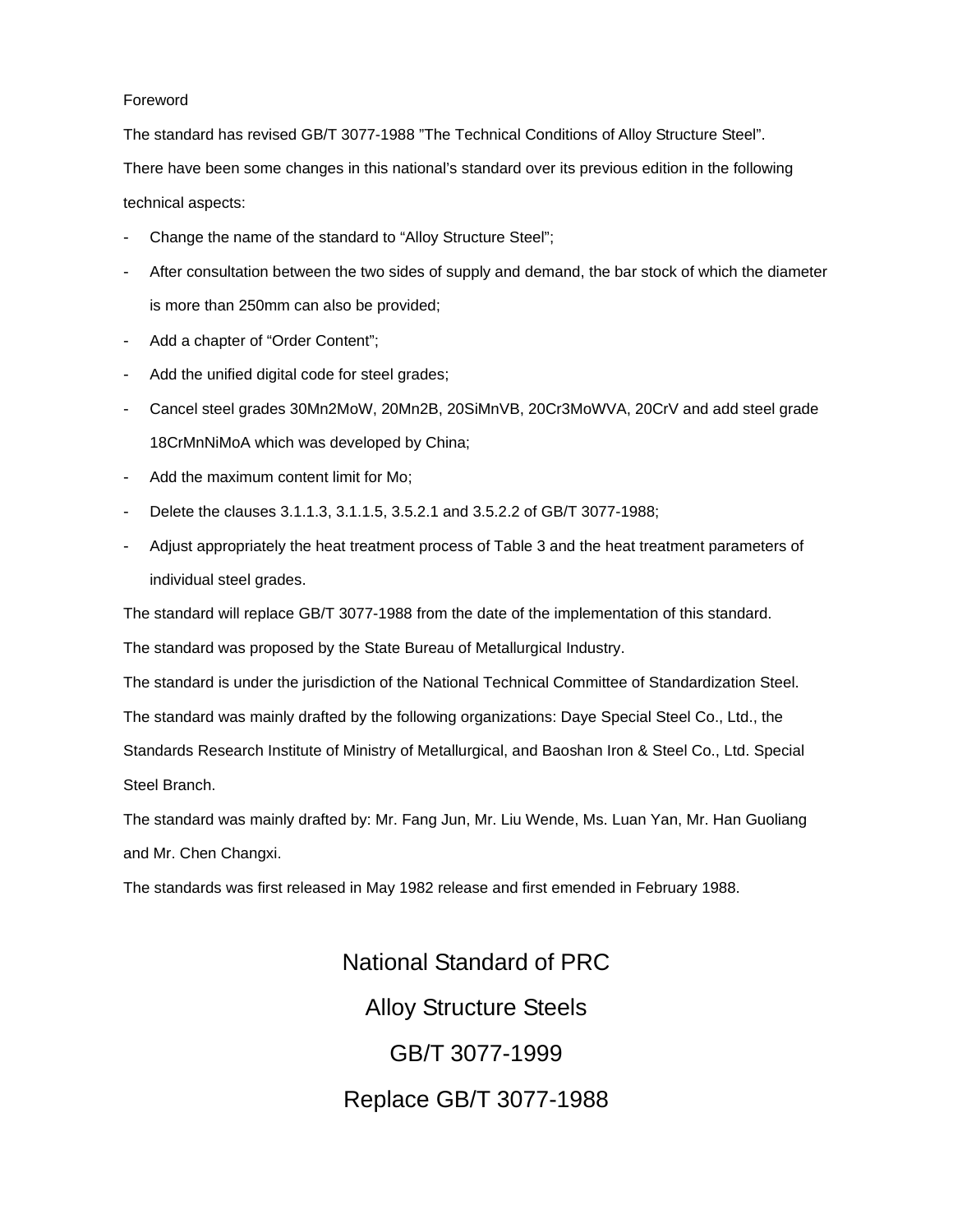#### 1. Scope

The standard covers the following issues of hot rolled and forging alloy steel: the dimension, shape, weight, tolerance, engineering specification, test method, inspection rules, packaging, marking, and quality certificates.

The standard applies to alloy structural steel bar 250mm maximum diameter or thickness. After consultation between the two sides of supply and demand, bar stock of diameter greater than 250 mm can also be provided

The chemical compositions of steel grades specified in the standard also apply to steel ingot, billet and its productions.

#### 2. Normative reference

The following standards contain provisions, which through reference in this text constitute provisions of this standard. At time of publication, the editions indicated were valid. All standards are subject to revision, and parties to agreements based on this standard are encouraged to investigate the possibility of applying the most recent editions of the standards indicated below.

| GB/T 222-1984 | Method of sampling steel for determination of chemical composition and<br>permissible variations for product analysis |
|---------------|-----------------------------------------------------------------------------------------------------------------------|
| GB/T 224-1984 | Determination of depth of decarburization of steel                                                                    |
| GB/T 225-1988 | Methods of Harden ability Test for Steel End Quench Method                                                            |
| GB/T 226-1991 | Etch test for macrostructure and defect of steels                                                                     |
| GB/T 228-1987 | Methods of tensile tests for metal                                                                                    |
| GB/T 229-1994 | Metallic materials-Charpy notch impact test                                                                           |
| GB/T231-1984  | Metallic materials-Brinell Hardness test                                                                              |
| GB/T233-1982  | Metallic materials-Forging test                                                                                       |
| GB/T702-1986  | Hot-rolled round and square steel bars-Dimension, shape, weight and<br>tolerance                                      |
| GB/T 908-1987 | Forged round and square steels dimension, shape, weight and tolerance                                                 |
| GB/T1979-1980 | Diagram of a low magnification texture blemish grading of structural steel                                            |
| GB/T2101-1989 | General requirements of acceptance, packaging, marking, and certification for<br>section steel                        |
| GB/T2975-1998 | Steel and steel products--Location and preparation of test pieces for<br>mechanical testing                           |
| GB/T4336-1984 | Method for photoelectric emission spectroscopic analysis of carbon steel,<br>medium and low alloy steel               |
| GB/T6397-1986 | Test pieces for tensile test for metallic materials                                                                   |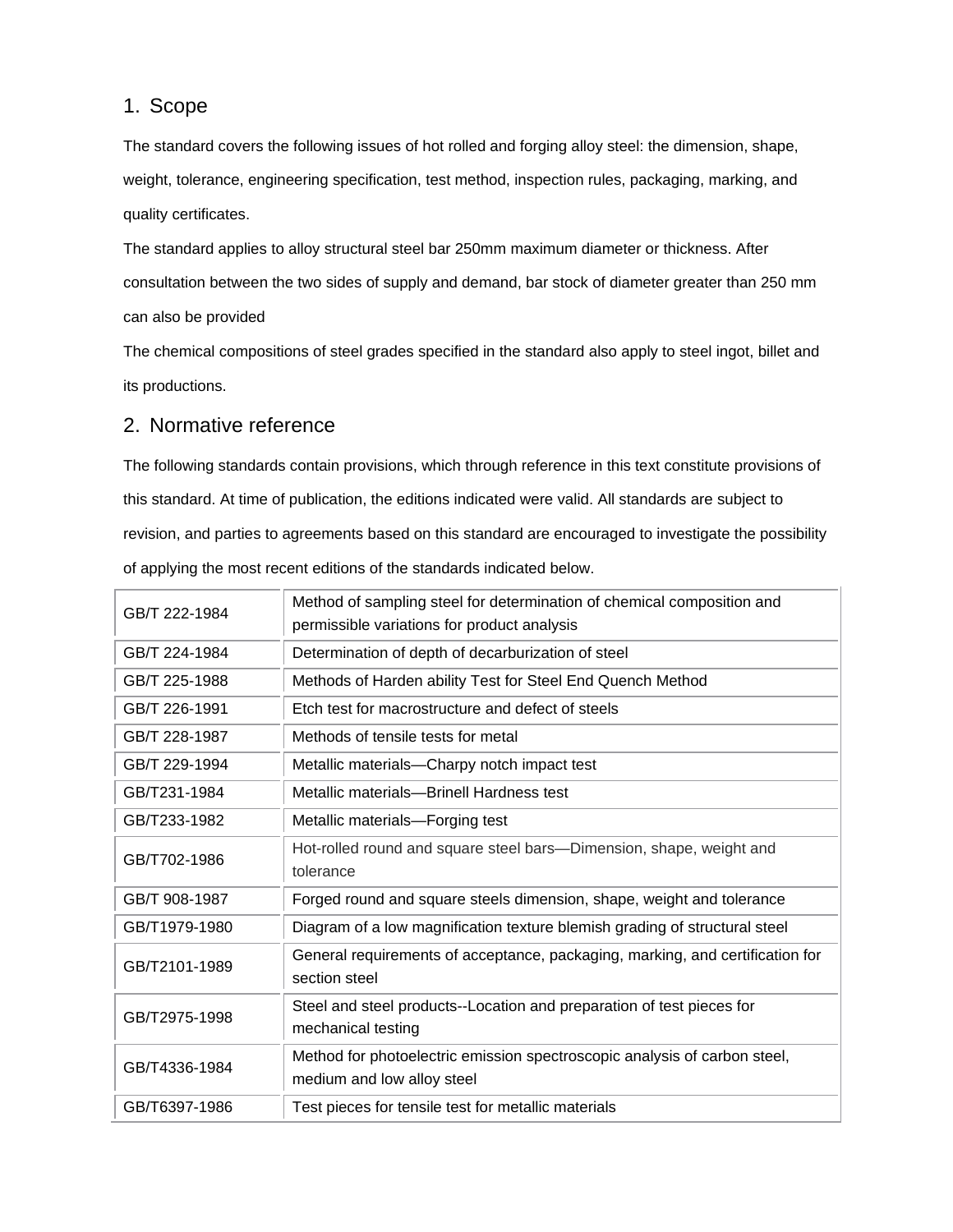| GB/T7736-1987  | Ultrasonic inspecting method for macro-structure and imperfection of steel |
|----------------|----------------------------------------------------------------------------|
| GB/T10561-1989 | Microscopic valuation method for the non-metallic inclusions in steel      |
| GB/T13299-1991 | Steel-Determination of microstructure                                      |
| GB/T15711-1995 | Steel products--Method for etch test of tower sample                       |
| GB/T17505-1998 | Steel and steel products General technical delivery requirements           |
| GB/T17616-1998 | Unified numbering system for designations of iron, steel and alloy         |
| YB/T5148-1993  | Metal-methods for estimating the average grain size                        |

Normative reference of chemolysis methods of iron and steel please see Annex A. (Normative Annex)

### 3. Order Content

Order or contract according to this standard should including following content:

- a) Standard Number;
- b) Product Name;
- c) Steel grade or unified digital code;
- d) Control of residual elements (For requirements, refer 6.1.1.2);
- e) The weight or quantity of delivery;
- f) Size and Shape;
- g) Processing methods;
- h) Delivery condition;
- i) Delivery with heat treatment condition (For requirements, refer 6.4);
- j) Hot heading (For requirements, refer 6.7);
- k) Decarburization (For requirements, refer 6.8);
- l) Non-metallic impurities (For requirements, refer 6.9);
- m) Special requirements (For requirements, refer 6.10).

### 4. Classification and code

- 4.1 By different metallurgical quality, steel divided into the following three categories:
- a) Fine steel;
- b) High-grade fine steel (code "A" added following steel grade);
- c) Extra fine steel (code "E" added following steel grade).
- 4.2 By different using and processing purpose, steel divided into the following two categories. The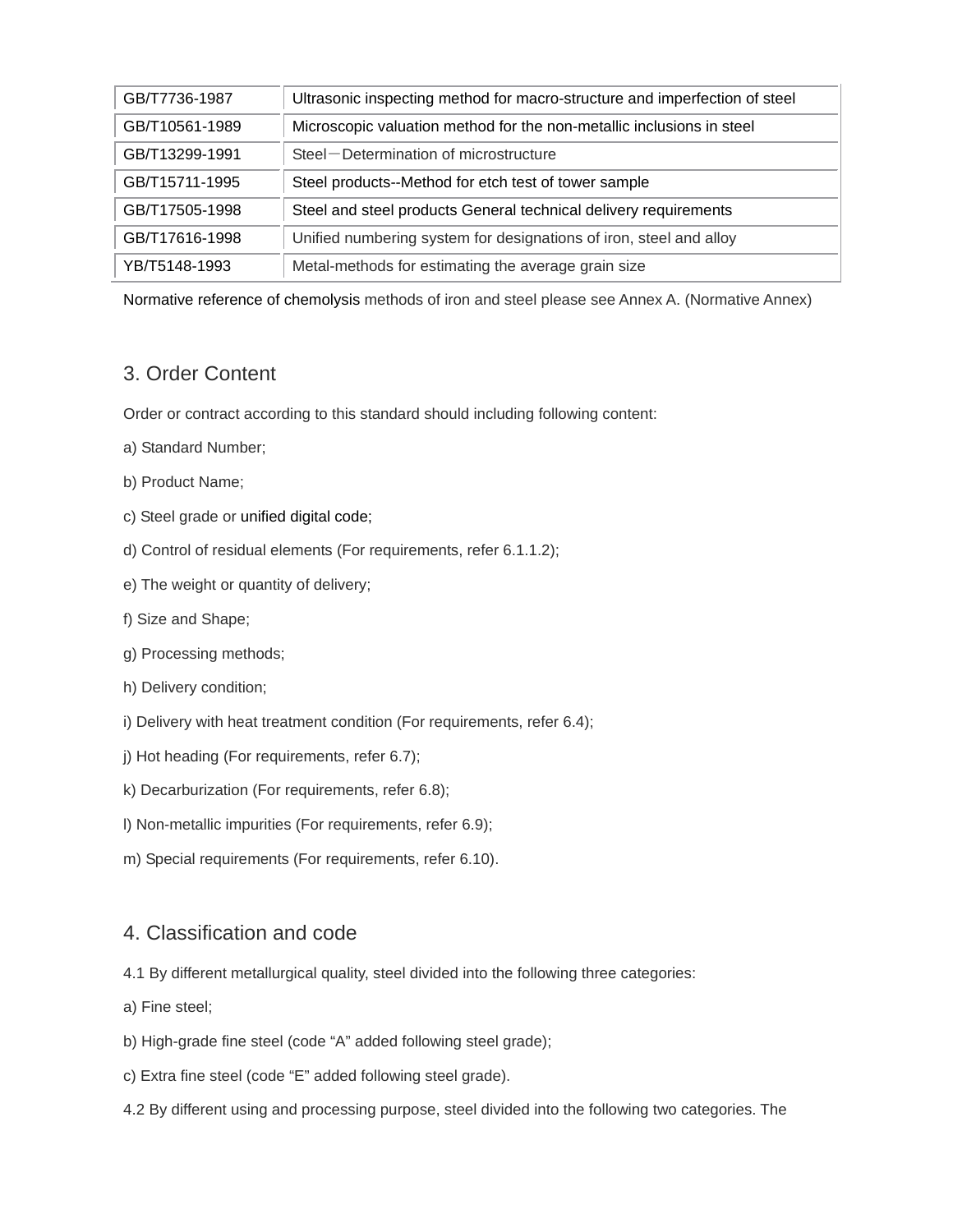applied processing method should be specified in the contract. If it is not specified, cutting used steel is default.

- a) Pressure process used steel (code: UP)
	- 1) Hot pressure process used steel (code: UHP)
	- 2) Upset forging steel (code: UF)
	- 3) Cold drawn steel (code: UCD)
- b) Cutting used steel (code: UC)

### 5. Size, Shape, Weight and Tolerance

5.1 The size, shape weight and tolerance of hot-rolled bar and square steel should be consistent with the relevant regulation of GB/T 702, and the particular requirements should be specified in the contract. 5.2 The size, shape weight and tolerance of forged bar and square steel should be consistent with the relevant regulation of GB/T 908, and the particular requirements should be specified in the contract. 5.3 The size, shape weight and tolerance of profiled bar should be comply with the appropriate standards or terms of the agreement reached between supplier and buyer, and the particular requirements should be specified in the contract.

6. Technical specification

6.1 Steel grade and chemical composition

6.1.1 Steel grade, unified digital code and chemical composition (melting analysis) should be consistent with the specification of Table 1.

6.1.1.1 The sulfur, phosphorus and residual content of copper, chromium, nickel, molybdenum of steel should be consistent with the specification of Table 2.

6.1.1.2 The residual content of tungsten, vanadium, and titanium content should be analyzed, and the results should be recorded in the quality certificate. According to the buyer's request, the restrictions of residual tungsten, vanadium, titanium content can be set up.

6.1.1.3 The maximum copper content of hot pressure process used steel is 0.2%.

6.1.2 The permissible deviation of chemical composition of steels (or billets) should comply with GB/T 222.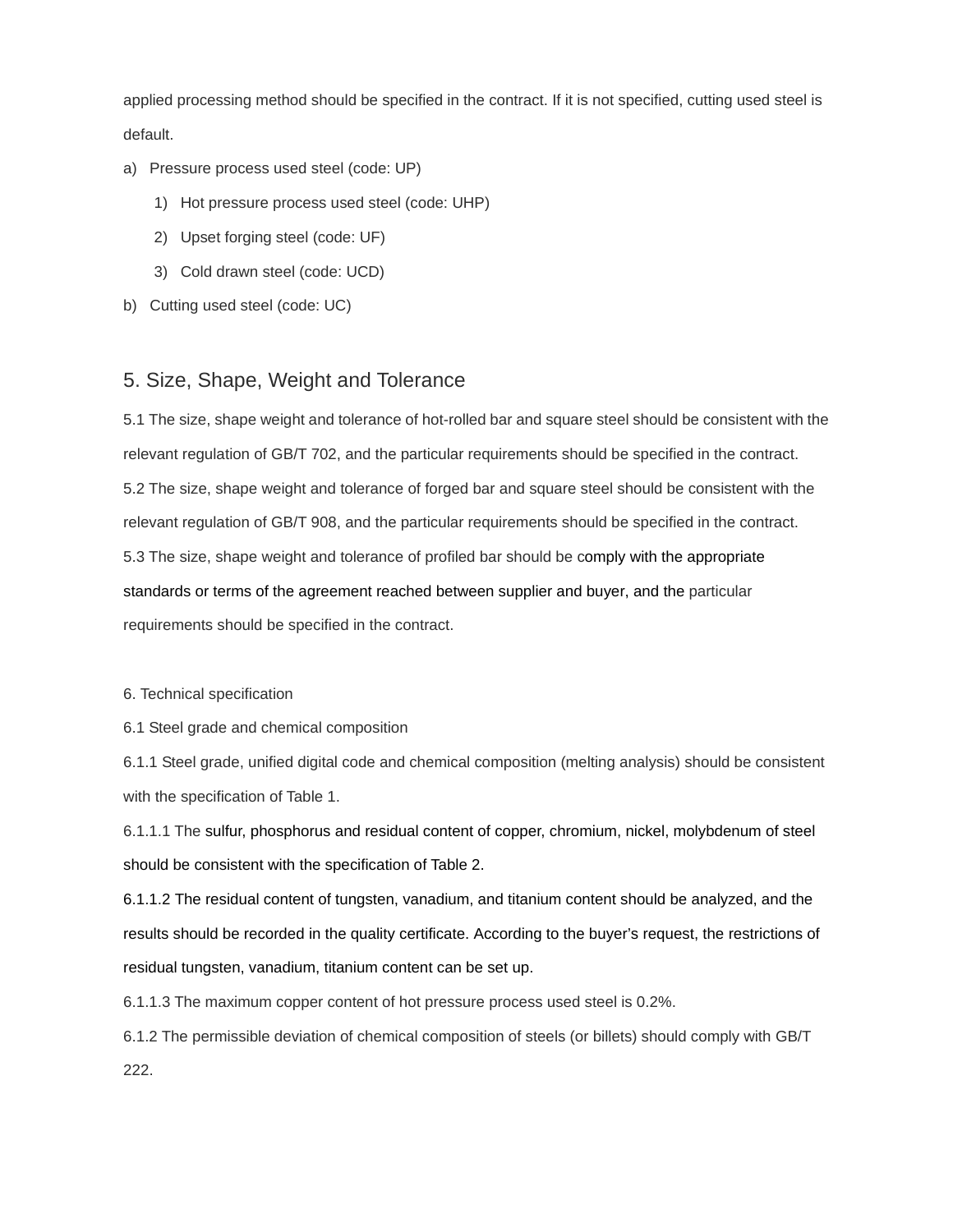| Table |  |
|-------|--|
|-------|--|

| <b>Steel</b> |                | Unified         |                 |               |               |               |    |               | <b>Chemical Composition %</b> |   |                   |    |               |               |
|--------------|----------------|-----------------|-----------------|---------------|---------------|---------------|----|---------------|-------------------------------|---|-------------------|----|---------------|---------------|
| Group        | Item           | digital<br>code | Steel grade     | $\mathsf C$   | Si            | Mn            | Cr | Mo            | Ni                            | W | B                 | AI | Ti            | $\vee$        |
|              | $\mathbf{1}$   | A00202          | 20Mn2           | $0.17 - 0.24$ | $0.17 - 0.37$ | $1.40 - 1.80$ |    |               |                               |   |                   |    |               |               |
|              | 2              | A00302          | 30Mn2           | $0.27 - 0.34$ | $0.17 - 0.37$ | $1.40 - 1.80$ |    |               |                               |   |                   |    |               |               |
| Mn           | 3              | A00352          | 35Mn2           | $0.32 - 0.39$ | $0.17 - 0.37$ | $1.40 - 1.80$ |    |               |                               |   |                   |    |               |               |
|              | 4              | A00402          | 40Mn2           | $0.37 - 0.44$ | $0.17 - 0.37$ | $1.40 - 1.80$ |    |               |                               |   |                   |    |               |               |
|              | 5              | A00452          | 45Mn2           | $0.42 - 0.49$ | $0.17 - 0.37$ | $1.40 - 1.80$ |    |               |                               |   |                   |    |               |               |
|              | 6              | A00502          | 50Mn2           | $0.47 - 0.55$ | $0.17 - 0.37$ | $1.40 - 1.80$ |    |               |                               |   |                   |    |               |               |
| MnV          | $\overline{7}$ | A01202          | 20MnV           | $0.17 - 0.24$ | $0.17 - 0.37$ | $1.30 - 1.60$ |    |               |                               |   |                   |    |               | $0.07 - 0.12$ |
|              | 8              | A10272          | 27SiMn          | $0.24 - 0.32$ | $1.10 - 1.40$ | $1.10 - 1.40$ |    |               |                               |   |                   |    |               |               |
| SiMn         | 9              | A10352          | 35SiMn          | $0.32 - 0.40$ | $1.10 - 1.40$ | $1.10 - 1.40$ |    |               |                               |   |                   |    |               |               |
|              | 10             | A10422          | 42SiMn          | $0.39 - 0.45$ | $1.10 - 1.40$ | $1.10 - 1.40$ |    |               |                               |   |                   |    |               |               |
|              | 11             | A14202          | 20SiMn2MoV      | $0.17 - 0.23$ | $0.90 - 1.20$ | $2.20 - 2.60$ |    | $0.30 - 0.40$ |                               |   |                   |    |               | $0.05 - 0.12$ |
| SiMnMoV      | 12             | A14262          | 25SiMn2MoV      | $0.22 - 0.28$ | $0.90 - 1.20$ | $2.20 - 2.60$ |    | $0.30 - 0.40$ |                               |   |                   |    |               | $0.05 - 0.12$ |
|              | 13             | A14372          | 37SiMn2MoV      | $0.33 - 0.39$ | $0.60 - 0.90$ | $1.60 - 1.90$ |    | $0.40 - 0.50$ |                               |   |                   |    |               | $0.05 - 0.12$ |
|              | 14             | A70402          | 40 <sub>B</sub> | $0.37 - 0.44$ | $0.17 - 0.37$ | $0.60 - 0.90$ |    |               |                               |   | $0.0005 - 0.0035$ |    |               |               |
| Β            | 15             | A70452          | 45B             | $0.42 - 0.49$ | $0.17 - 0.37$ | $0.60 - 0.90$ |    |               |                               |   | $0.0005 - 0.0035$ |    |               |               |
|              | 16             | A70502          | 50 <sub>B</sub> | $0.47 - 0.55$ | $0.17 - 0.37$ | $0.60 - 0.90$ |    |               |                               |   | $0.0005 - 0.0035$ |    |               |               |
| <b>MnB</b>   | 17             | A71402          | 40MnB           | $0.37 - 0.44$ | $0.17 - 0.37$ | $1.10 - 1.40$ |    |               |                               |   | $0.0005 - 0.0035$ |    |               |               |
|              | 18             | A71452          | 45MnB           | $0.42 - 0.49$ | $0.17 - 0.37$ | $1.10 - 1.40$ |    |               |                               |   | $0.0005 - 0.0035$ |    |               |               |
| MnMoB        | 19             | A72202          | 20MnMoB         | $0.16 - 0.22$ | $0.17 - 0.37$ | $0.90 - 1.20$ |    | $0.20 - 0.30$ |                               |   | $0.0005 - 0.0035$ |    |               |               |
|              | 20             | A73152          | 15MnVB          | $0.12 - 0.18$ | $0.17 - 0.37$ | $1.20 - 1.60$ |    |               |                               |   | $0.0005 - 0.0035$ |    |               | $0.07 - 0.12$ |
| <b>MnVB</b>  | 21             | A73202          | 20MnVB          | $0.17 - 0.23$ | $0.17 - 0.37$ | $1.20 - 1.60$ |    |               |                               |   | $0.0005 - 0.0035$ |    |               | $0.07 - 0.12$ |
|              | 22             | A73402          | 40MnVB          | $0.37 - 0.44$ | $0.17 - 0.37$ | $1.10 - 1.40$ |    |               |                               |   | $0.0005 - 0.0035$ |    |               | $0.05 - 0.10$ |
| <b>MnTiB</b> | 23             | A74202          | 20MnTiB         | $0.17 - 0.24$ | $0.17 - 0.37$ | $1.30 - 1.60$ |    |               |                               |   | $0.0005 - 0.0035$ |    | $0.04 - 0.10$ |               |
|              | 24             | A74252          | 25MnTiBRE       | $0.22 - 0.28$ | $0.20 - 0.45$ | $1.30 - 1.60$ |    |               |                               |   | $0.0005 - 0.0035$ |    | $0.04 - 0.10$ |               |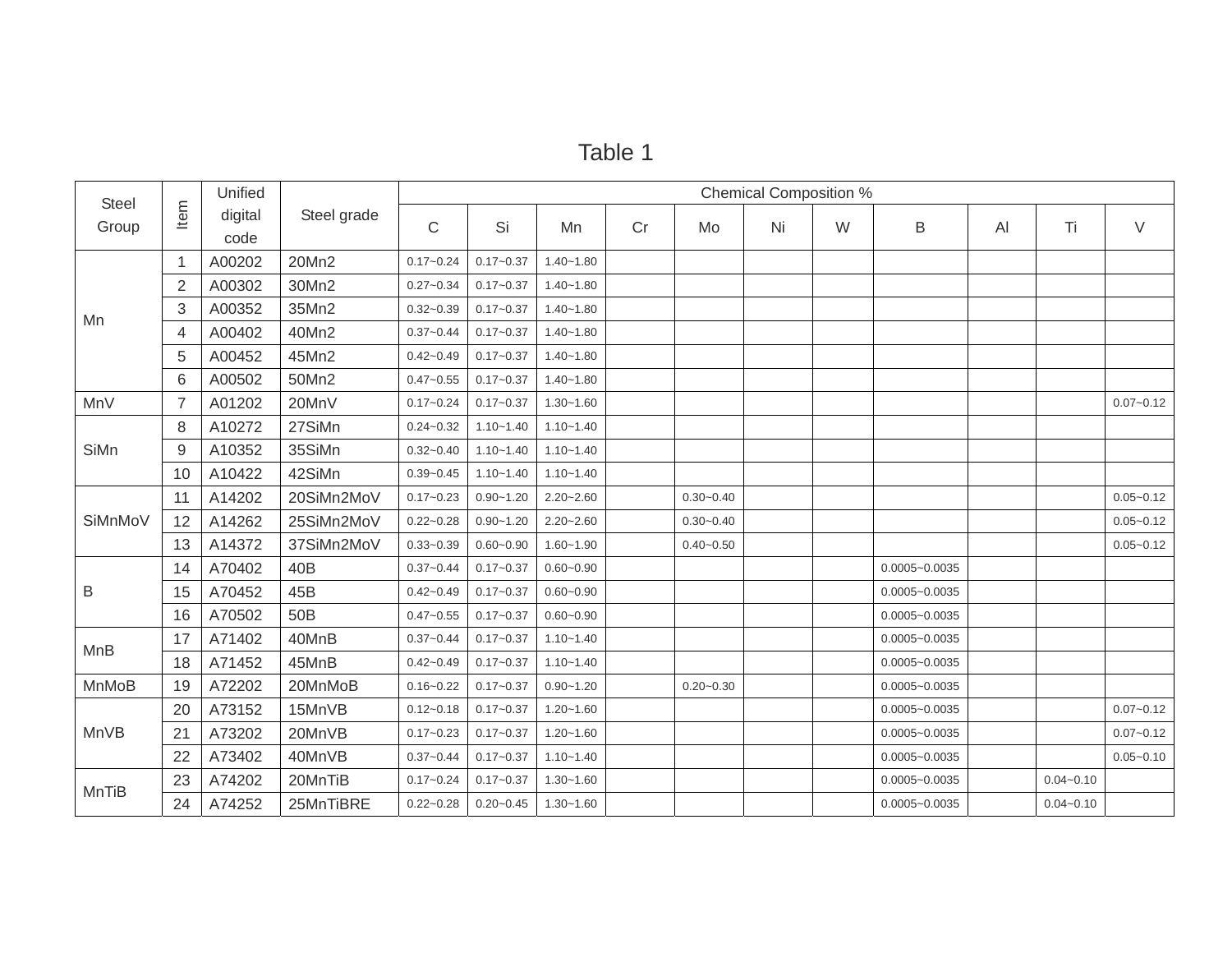## Table 1(continued)

| <b>Steel</b> |      | Unified         |             | <b>Chemical Composition %</b> |               |               |               |               |    |   |   |               |    |                    |  |
|--------------|------|-----------------|-------------|-------------------------------|---------------|---------------|---------------|---------------|----|---|---|---------------|----|--------------------|--|
| Group        | Item | digital<br>code | Steel grade | $\mathsf C$                   | Si            | Mn            | Cr            | Mo            | Ni | W | B | AI            | Ti | $\vee$             |  |
|              | 25   | A20152          | 15Cr        | $0.12 - 0.18$                 | $0.17 - 0.37$ | $0.40 - 0.70$ | $0.70 - 1.00$ |               |    |   |   |               |    |                    |  |
|              | 26   | A20153          | 15CrA       | $0.12 - 0.17$                 | $0.17 - 0.37$ | $0.40 - 0.70$ | $0.70 - 1.00$ |               |    |   |   |               |    |                    |  |
|              | 27   | A20202          | 20Cr        | $0.18 - 0.24$                 | $0.17 - 0.37$ | $0.50 - 0.80$ | $0.70 - 1.00$ |               |    |   |   |               |    |                    |  |
| Cr           | 28   | A20302          | 30Cr        | $0.27 - 0.34$                 | $0.17 - 0.37$ | $0.50 - 0.80$ | $0.80 - 1.10$ |               |    |   |   |               |    |                    |  |
|              | 29   | A20352          | 35Cr        | $0.32 - 0.39$                 | $0.17 - 0.37$ | $0.50 - 0.80$ | $0.80 - 1.10$ |               |    |   |   |               |    |                    |  |
|              | 30   | A20402          | 40Cr        | $0.37 - 0.44$                 | $0.17 - 0.37$ | $0.50 - 0.80$ | $0.80 - 1.10$ |               |    |   |   |               |    |                    |  |
|              | 31   | A20452          | 45Cr        | $0.42 - 0.49$                 | $0.17 - 0.37$ | $0.50 - 0.80$ | $0.80 - 1.10$ |               |    |   |   |               |    |                    |  |
|              | 32   | A20502          | 50Cr        | $0.47 - 0.54$                 | $1.10 - 1.40$ | $0.50 - 0.80$ | $0.80 - 1.10$ |               |    |   |   |               |    |                    |  |
| CrSi         | 33   | A21382          | 38CrSi      | $0.35 - 0.43$                 | $1.00 - 1.30$ | $0.30 - 0.60$ | $1.30 - 1.60$ |               |    |   |   |               |    |                    |  |
|              | 34   | A30122          | 12CrMo      | $0.08 - 0.15$                 | $0.17 - 0.37$ | $0.40 - 0.70$ | $0.40 - 0.70$ | $0.40 - 0.55$ |    |   |   |               |    |                    |  |
|              | 35   | A30152          | 15CrMo      | $0.12 - 0.18$                 | $0.17 - 0.37$ | $0.40 - 0.70$ | $0.80 - 1.10$ | $0.40 - 0.55$ |    |   |   |               |    |                    |  |
|              | 36   | A30202          | 20CrMo      | $0.17 - 0.24$                 | $0.17 - 0.37$ | $0.40 - 0.70$ | $0.80 - 1.10$ | $0.15 - 0.25$ |    |   |   |               |    |                    |  |
| CrMo         | 37   | A30302          | 30CrMo      | $0.26 - 0.34$                 | $0.17 - 0.37$ | $0.40 - 0.70$ | $0.80 - 1.10$ | $0.15 - 0.25$ |    |   |   |               |    |                    |  |
|              | 38   | A30303          | 30CrMoA     | $0.26 - 0.33$                 | $0.17 - 0.37$ | $0.40 - 0.70$ | $0.80 - 1.10$ | $0.15 - 0.25$ |    |   |   |               |    |                    |  |
|              | 39   | A30352          | 35CrMo      | $0.32 - 0.40$                 | $0.17 - 0.37$ | $0.40 - 0.70$ | $0.80 - 1.10$ | $0.15 - 0.25$ |    |   |   |               |    |                    |  |
|              | 40   | A30422          | 42CrMo      | $0.38 - 0.45$                 | $0.17 - 0.37$ | $0.50 - 0.80$ | $0.90 - 1.20$ | $0.15 - 0.25$ |    |   |   |               |    |                    |  |
|              | 41   | A31122          | 12CrMoV     | $0.08 - 0.15$                 | $0.17 - 0.37$ | $0.40 - 0.70$ | $0.30 - 0.60$ | $0.25 - 0.35$ |    |   |   |               |    | $0.15 - 0.30$      |  |
|              | 42   | A31352          | 35CrMoV     | $0.30 - 0.38$                 | $0.17 - 0.37$ | $0.40 - 0.70$ | $1.00 - 1.30$ | $0.20 - 0.30$ |    |   |   |               |    | $0.10^{\circ}0.20$ |  |
| CrMoV        | 43   | A31132          | 12Cr1MoV    | $0.08 - 0.15$                 | $0.17 - 0.37$ | $0.40 - 0.70$ | $0.90 - 1.20$ | $0.25 - 0.35$ |    |   |   |               |    | $0.15 - 0.30$      |  |
|              | 44   | A31253          | 25Cr2MoVA   | $0.22 - 0.28$                 | $0.17 - 0.37$ | $0.40 - 0.70$ | $1.50 - 1.80$ | $0.25 - 0.35$ |    |   |   |               |    | $0.15 - 0.30$      |  |
|              | 45   | A31263          | 25Cr2Mo1VA  | $0.22 - 0.29$                 | $0.17 - 0.37$ | $0.50 - 0.80$ | $2.10 - 2.50$ | $0.90 - 1.10$ |    |   |   |               |    | $0.30 - 0.50$      |  |
| CrMoAl       | 46   | A33382          | 38CrMoAl    | $0.35 - 0.42$                 | $0.20 - 0.45$ | $0.30 - 0.60$ | $1.35 - 1.65$ | $0.15 - 0.25$ |    |   |   | $0.70 - 1.10$ |    |                    |  |
| CrV          | 47   | A23402          | 40CrV       | $0.37 - 0.44$                 | $0.17 - 0.37$ | $0.50 - 0.80$ | $0.80 - 1.10$ |               |    |   |   |               |    | $0.10 - 0.20$      |  |
|              | 48   | A23503          | 50CrVA      | $0.47 - 0.54$                 | $0.17 - 0.37$ | $0.50 - 0.80$ | $0.80 - 1.10$ |               |    |   |   |               |    | $0.10 - 0.20$      |  |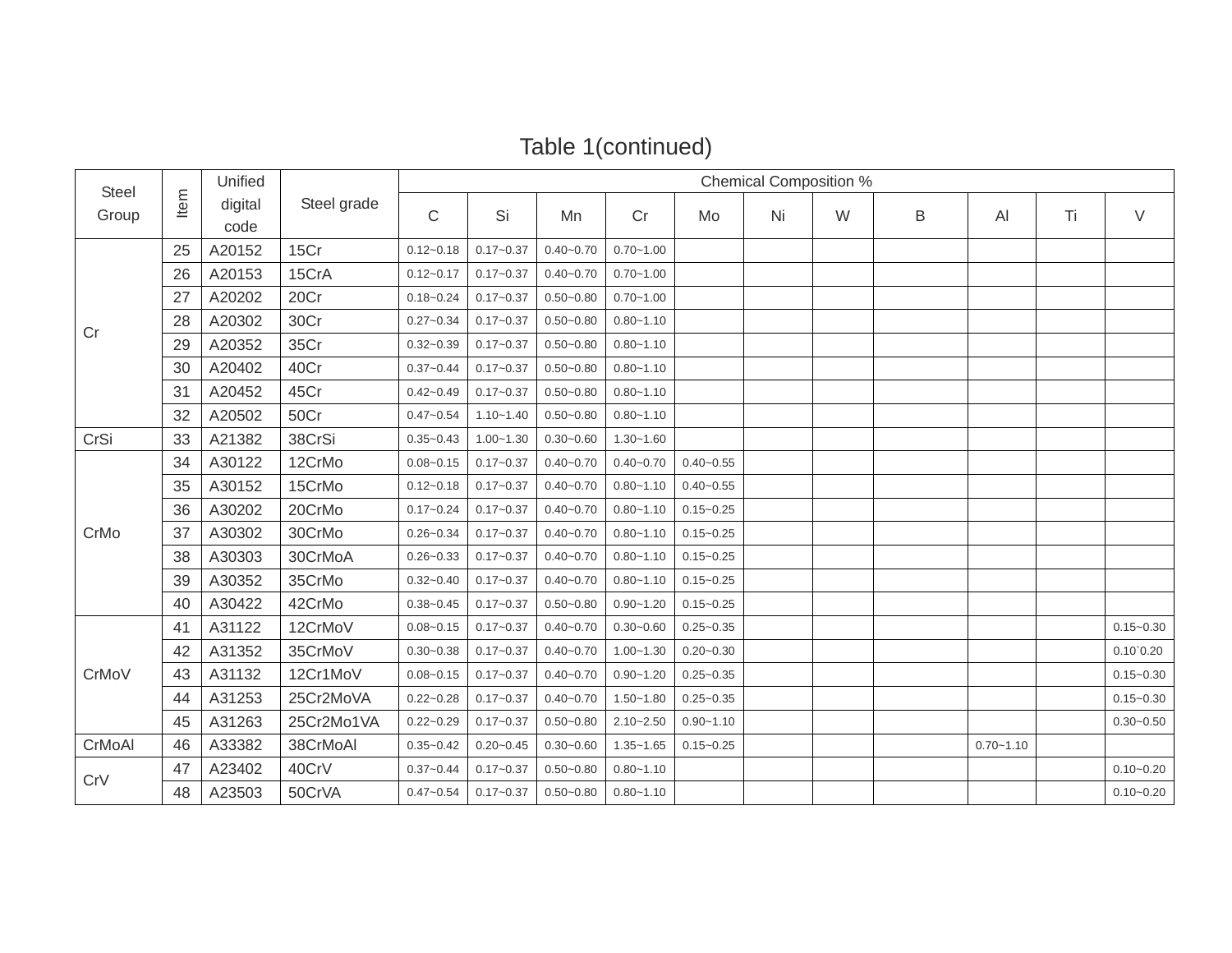## Table 1(continued)

| <b>Steel</b> |      | Unified         |             |               |               |               |               |               | <b>Chemical Composition %</b> |   |   |    |               |        |
|--------------|------|-----------------|-------------|---------------|---------------|---------------|---------------|---------------|-------------------------------|---|---|----|---------------|--------|
| Group        | Item | digital<br>code | Steel grade | $\mathsf C$   | Si            | Mn            | Cr            | Mo            | Ni                            | W | B | AI | Ti            | $\vee$ |
|              | 49   | A22152          | 15CrMn      | $0.12 - 0.18$ | $0.17 - 0.37$ | $1.10 - 1.40$ | $0.40 - 0.70$ |               |                               |   |   |    |               |        |
| CrMn         | 50   | A22202          | 20CrMn      | $0.17 - 0.23$ | $0.17 - 0.37$ | $0.90 - 1.20$ | $0.90 - 1.20$ |               |                               |   |   |    |               |        |
|              | 51   | A22402          | 40CrMn      | $0.37 - 0.45$ | $0.17 - 0.37$ | $0.90 - 1.20$ | $0.90 - 1.20$ |               |                               |   |   |    |               |        |
|              | 52   | A24202          | 20CrMnSi    | $0.17 - 0.23$ | $0.90 - 1.20$ | $0.80 - 1.10$ | $0.80 - 1.10$ |               |                               |   |   |    |               |        |
|              | 53   | A24252          | 25CrMnSi    | $0.22 - 0.28$ | $0.90 - 1.20$ | $0.80 - 1.10$ | $0.80 - 1.10$ |               |                               |   |   |    |               |        |
| CrMnSi       | 54   | A24302          | 30CrMnSi    | $0.27 - 0.34$ | $0.90 - 1.20$ | $0.80 - 1.10$ | $0.80 - 1.10$ |               |                               |   |   |    |               |        |
|              | 55   | A24303          | 30CrMnSiA   | $0.28 - 0.34$ | $0.90 - 1.20$ | $0.80 - 1.10$ | $0.80 - 1.10$ |               |                               |   |   |    |               |        |
|              | 56   | A24353          | 35CrMnSiA   | $0.32 - 0.39$ | $1.10 - 1.40$ | $0.80 - 1.10$ | $1.10 - 1.40$ |               |                               |   |   |    |               |        |
| CrMnMo       | 57   | A34202          | 20CrMnMo    | $0.17 - 0.23$ | $0.17 - 0.37$ | $0.90 - 1.20$ | $1.10 - 1.40$ | $0.20 - 0.30$ |                               |   |   |    |               |        |
|              | 58   | A34402          | 40CrMnMo    | $0.37 - 0.45$ | $0.17 - 0.37$ | $0.90 - 1.20$ | $0.90 - 1.20$ | $0.20 - 0.30$ |                               |   |   |    |               |        |
| CrMnTi       | 59   | A26202          | 20CrMnTi    | $0.17 - 0.23$ | $0.17 - 0.37$ | $0.80 - 1.10$ | $1.00 - 1.30$ |               |                               |   |   |    | $0.04 - 0.10$ |        |
|              | 60   | A26302          | 30CrMnTi    | $0.24 - 0.32$ | $0.17 - 0.37$ | $0.80 - 1.10$ | $1.00 - 1.30$ |               |                               |   |   |    | $0.04 - 0.10$ |        |
|              | 61   | A40202          | 20CrNi      | $0.17 - 0.23$ | $0.17 - 0.37$ | $0.40 - 0.70$ | $0.45 - 0.75$ |               | $1.00 - 1.40$                 |   |   |    |               |        |
|              | 62   | A40402          | 40CrNi      | $0.37 - 0.44$ | $0.17 - 0.37$ | $0.50 - 0.80$ | $0.45 - 0.75$ |               | $1.00 - 1.40$                 |   |   |    |               |        |
|              | 63   | A40452          | 45CrNi      | $0.42 - 0.49$ | $0.17 - 0.37$ | $0.50 - 0.80$ | $0.45 - 0.75$ |               | $1.00 - 1.40$                 |   |   |    |               |        |
|              | 64   | A40502          | 50CrNi      | $0.47 - 0.54$ | $0.17 - 0.37$ | $0.50 - 0.80$ | $0.45 - 0.75$ |               | $1.00 - 1.40$                 |   |   |    |               |        |
|              | 65   | A41122          | 12CrNi2     | $0.10 - 0.17$ | $0.17 - 0.37$ | $0.30 - 0.60$ | $0.60 - 0.90$ |               | $1.50 - 1.90$                 |   |   |    |               |        |
| CrNi         | 66   | A42122          | 12CrNi3     | $0.10 - 0.17$ | $0.17 - 0.37$ | $0.30 - 0.60$ | $0.60 - 0.90$ |               | $2.75 - 3.15$                 |   |   |    |               |        |
|              | 67   | A42202          | 20CrNi3     | $0.17 - 0.24$ | $0.17 - 0.37$ | $0.30 - 0.60$ | $0.60 - 0.90$ |               | $2.75 - 3.15$                 |   |   |    |               |        |
|              | 68   | A42302          | 30CrNi3     | $0.27 - 0.33$ | $0.17 - 0.37$ | $0.30 - 0.60$ | $0.60 - 0.90$ |               | $2.75 - 3.15$                 |   |   |    |               |        |
|              | 69   | A42372          | 37CrNi3     | $0.34 - 0.41$ | $0.17 - 0.37$ | $0.30 - 0.60$ | $1.20 - 1.60$ |               | $3.00 - 3.50$                 |   |   |    |               |        |
|              | 70   | A43122          | 12Cr2Ni4    | $0.10 - 0.16$ | $0.17 - 0.37$ | $0.30 - 0.60$ | $1.25 - 1.65$ |               | $3.25 - 3.65$                 |   |   |    |               |        |
|              | 71   | A43202          | 20Cr2Ni4    | $0.17 - 0.23$ | $0.17 - 0.37$ | $0.30 - 0.60$ | $1.25 - 1.65$ |               | $3.25 - 3.65$                 |   |   |    |               |        |
| CrNiMo       | 72   | A50202          | 20CrNiMo    | $0.17 - 0.23$ | $0.17 - 0.37$ | $0.60 - 0.95$ | $0.40 - 0.70$ | $0.20 - 0.30$ | $0.35 - 0.75$                 |   |   |    |               |        |
|              | 73   | A50403          | 40CrNiMoA   | $0.37 - 0.44$ | $0.17 - 0.37$ | $0.50 - 0.80$ | $0.60 - 0.90$ | $0.15 - 0.25$ | $1.25 - 1.65$                 |   |   |    |               |        |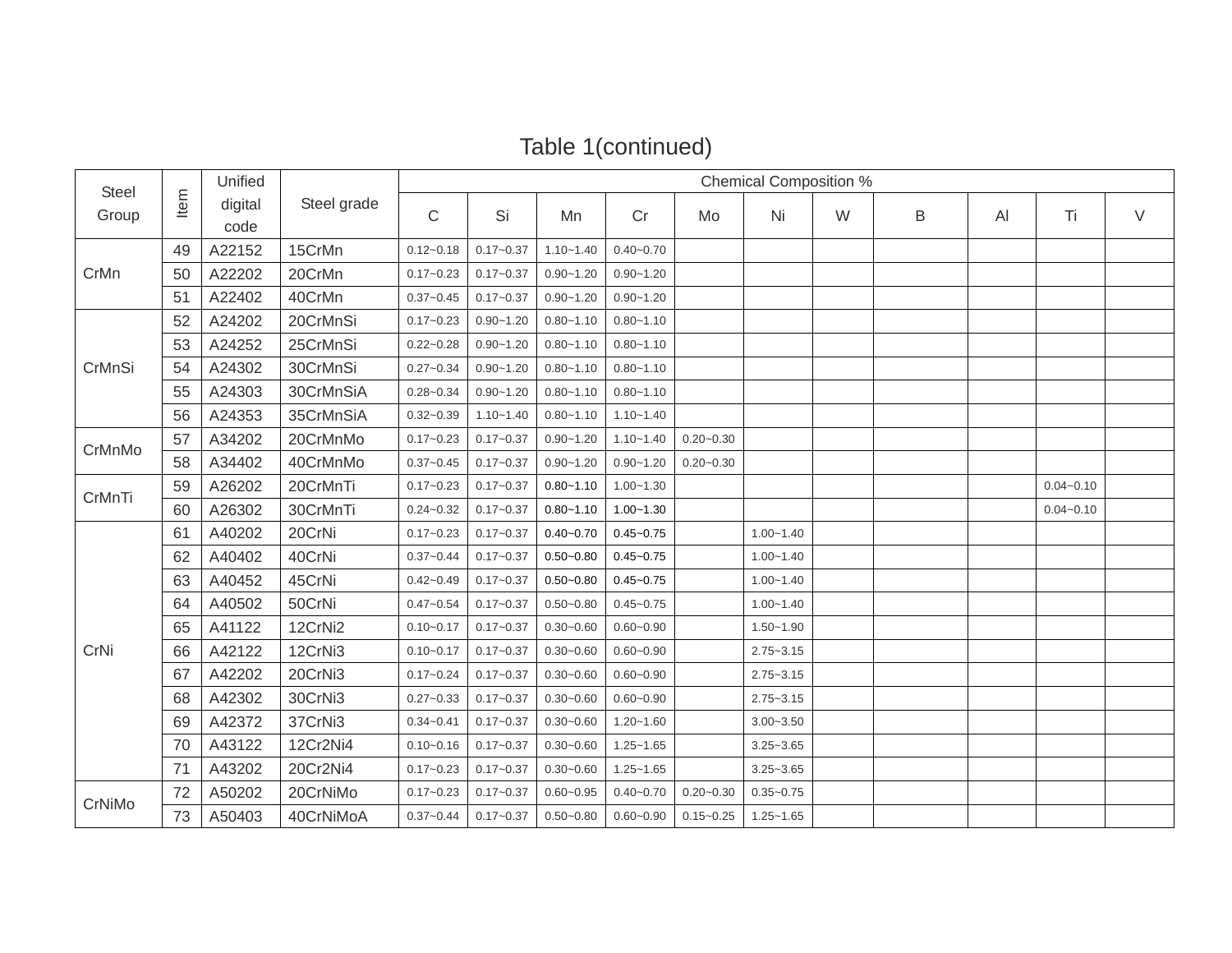## Table 1(finished)

|             |      | Unified |             | <b>Chemical Composition %</b> |               |               |               |               |               |               |  |                |  |               |  |
|-------------|------|---------|-------------|-------------------------------|---------------|---------------|---------------|---------------|---------------|---------------|--|----------------|--|---------------|--|
| Steel Group | lter | digital | Steel grade |                               | Si            | Mn            |               | Mo            | Ni            | W             |  | A <sub>1</sub> |  |               |  |
|             |      | code    |             |                               |               |               |               |               |               |               |  |                |  |               |  |
| CrMnNiMo    | 74   | A50183  | 18CrNiMnMoA | $0.15 - 0.21$                 | $0.17 - 0.37$ | $1.10 - 1.40$ | $1.00 - 1.30$ | $0.20 - 0.30$ | $1.00 - 1.30$ |               |  |                |  |               |  |
| CrNiMoV     | 75   | A51453  | 45CrNiMoVA  | $0.42 - 0.49$                 | $0.17 - 0.37$ | $0.50 - 0.80$ | $0.80 - 1.10$ | $0.20 - 0.30$ | $1.30 - 1.80$ |               |  |                |  | $0.10 - 0.20$ |  |
| CrNiW       | 76   | A52183  | 18Cr2Ni4WA  | $0.13 - 0.19$                 | $0.17 - 0.37$ | $0.30 - 0.60$ | $1.35 - 1.65$ |               | $4.00 - 4.50$ | $0.80 - 1.20$ |  |                |  |               |  |
|             |      | A52253  | 25Cr2Ni4WA  | $0.21 - 0.28$                 | $0.17 - 0.37$ | $0.30 - 0.60$ | $1.35 - 1.65$ |               | $4.00 - 4.50$ | $0.80 - 1.20$ |  |                |  |               |  |

Notes:

1. The steel grades with code "A" in the standard can only be ordered as high-grade fine steel and other as fine steel.

2. According to their requirement, the buyer can order, by adding code "A" or "E" following the steel grades (remove code "A" first for the steel grades with it), the steel grades in Table 1 as high-grade fine steel (for the steel grades without code "A") or extra fine steel (for all steel grades). The buyer can place a special order if they have more requirements against chemical compositions of steel grades in table.

3. The unified digital codes are added according to the regulation of GB/T 17616. The trailing number of fine steel is "2", high-grade fine steel (with code "A") is "3", and extra fine steel (with code "E") is "6".

4. Rare earth element can be added as 0.05% calculated volume, and the analysis results of finished products for reference.

|                         |       |       | $I$ avit $\sigma$ 2 |           |      |      |
|-------------------------|-------|-------|---------------------|-----------|------|------|
| <b>Steel Categories</b> |       |       | Cu                  | Cr        | Ni   | Mo   |
|                         |       |       |                     | Maximum % |      |      |
| <b>Fine Steel</b>       | 0.035 | 0.035 | 0.30                | 0.30      | 0.30 | 0.15 |
| High-grade Fine Steel   | 0.025 | 0.025 | 0.25                | 0.30      | 0.30 | 0.10 |
| <b>Extra Fine Steel</b> | 0.025 | 0.015 | 0.25                | 0.30      | 0.30 | 0.10 |

Table 2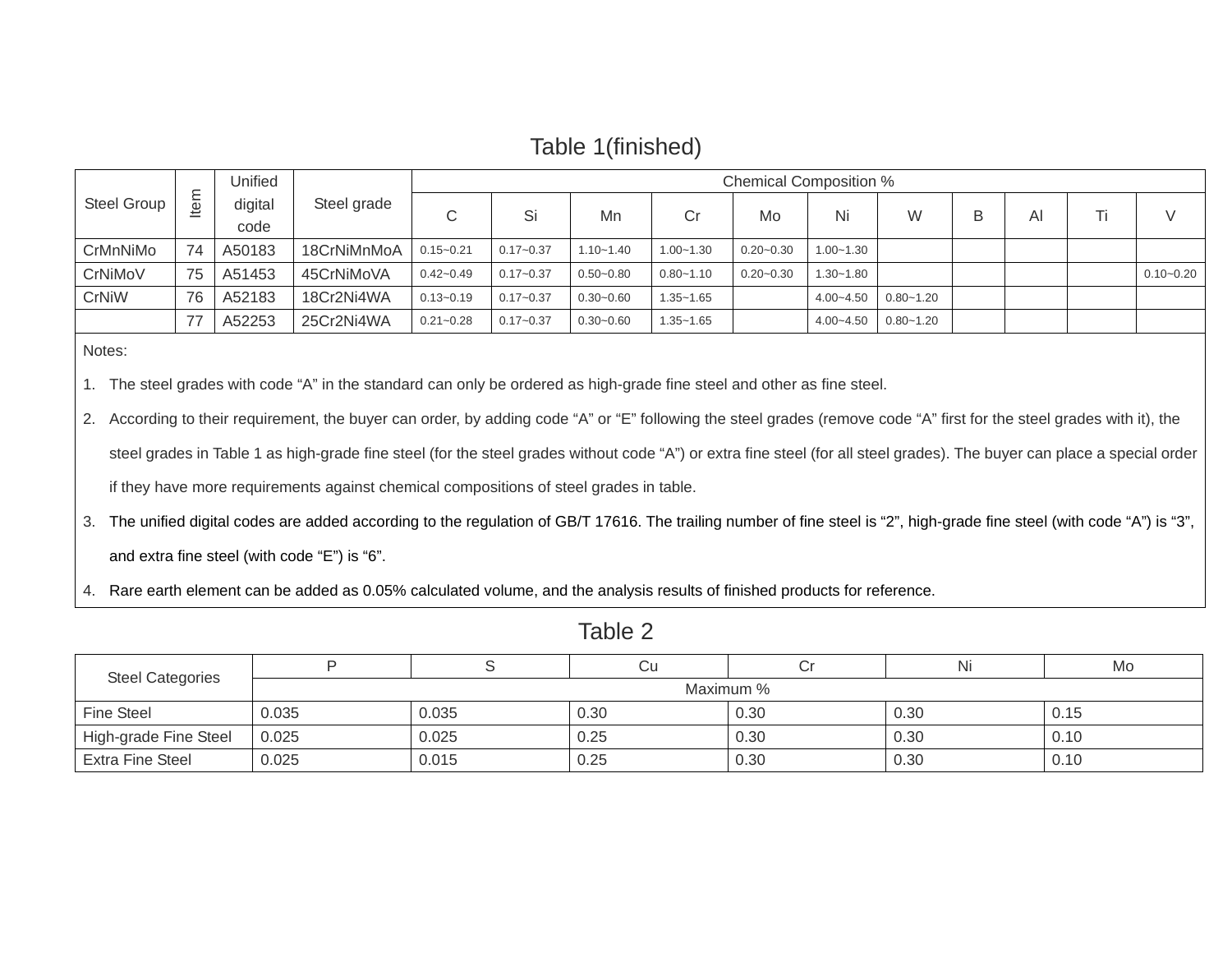6.2 Smelting method

The smelting method is optional for metallurgical refinery unless it has been specified in the contract.

6.3 Delivery condition

The delivery condition of steels is usually hot-rolled or hot heading. According to buyer's requirements (written in the contract), steels can also be delivered as heat treatment condition (anneal, normalizing, or high tempering).

Pressure process used bar steel, according to the agreement reached between supplier and buyer, can be delivered as turning, peeling or other finishing condition.

6.4 Mechanical properties

6.4.1 Determine the longitudinal mechanical properties and hardness of anneal or high tempering of steel, by the test specimen with heat treatment, and the determination results should be accordance with Table 3.

6.4.2 The mechanical properties specified in Table 3 apply to steels of 80mm maximum section size. For steels from 80 to 100mm in size, the elongation, reduction of area and impact absorbing energy are permissible to reduce 1% (absolute value), 5% (absolute value), and 5% (absolute value) respectively; for size from 100 to 150mm, the elongation, reduction of area and impact absorbing energy are permissible to reduce 2% (absolute value), 10% (absolute value) and 10% (absolute value) respectively; for size from 150 to 250mm, the elongation, reduction of area and impact absorbing energy are permissible to reduce 3% (absolute value), 15 (absolute value) and 15% (absolute value) respectively.

6.4.3 It is permissible to forge (or roll) the steels test specimen, of which the size more than 80mm, to make its section size as 70~80mm. The determination result should comply with Table 3.

6.4.4 If the steels are deliver as quenching or tempering condition by the buyer request; the test specimen for mechanical properties should be free of heat treatment. The mechanical properties should be specified on the agreement reached between supplier and buyer.

6.5 Macrostructure

6.5.1 The acid etch macroscopic cross-section of steel specimens should be free of visible cavity, air bubble, crackle, inclusion, skull patch, shatter crack, and intergranular crack.

6.5.2 The acid etch macrostructure grade should be comply with the Table 4.

6.5.2.1 The surface spot segregation and edge spot segregation of 38CrMoAl or 38CrMoAlA should not be more than grade 2.5 and 1.5 respectively.

6.5.2.2 The cutting used steel is allowed to have subsurface inclusion, subsurface bubble etc. defects which not more than the depth of surface defects permissible.

6.5.2.3 If the supplier can guarantee the macrostructure test of steels is qualified, ultrasonic or other nondestructive inspection method can be used to replace acid etch.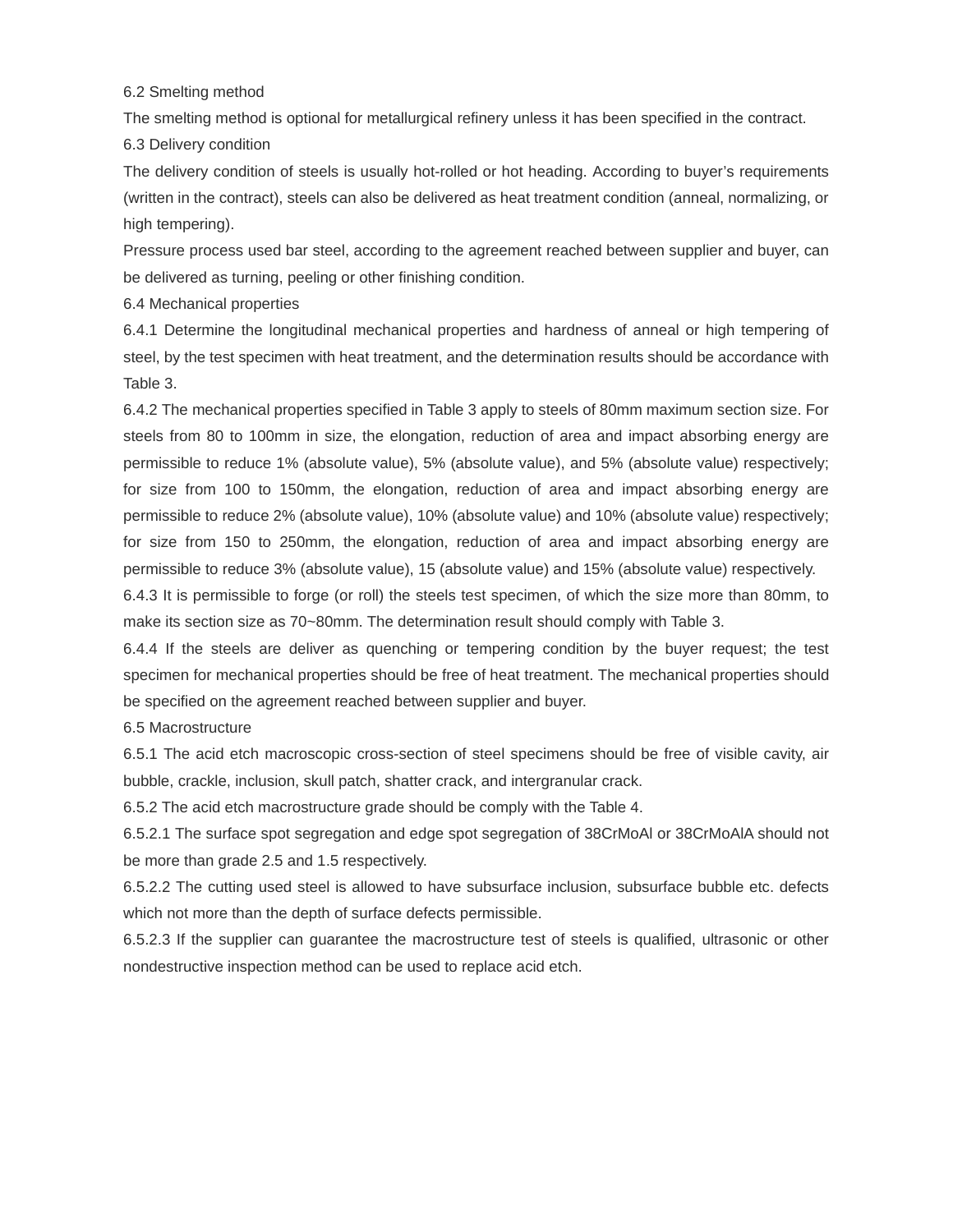| Table |  |
|-------|--|
|-------|--|

|             |                |                 |                  |                                |                          | <b>Heat Treatment</b> |                           |               |                   |                          | <b>Mechanical Properties</b> |             |                     | Max.                       |
|-------------|----------------|-----------------|------------------|--------------------------------|--------------------------|-----------------------|---------------------------|---------------|-------------------|--------------------------|------------------------------|-------------|---------------------|----------------------------|
|             |                |                 | Specimen<br>(mm) |                                | Quenching                |                       | Temper                    |               | <b>Tensile</b>    | Yield                    | Elong.                       | Red. of     | Impact<br>absorbing | <b>Brinell</b><br>Hardness |
| Steel Group | Item           | Steel Grade     | Test Spe         | Heating-up Temperature<br>(°C) |                          | Quenching             | Heating-up<br>Temperature | Coolant       | Strength<br>(MPa) | Strength<br>(MPa)        | (%)                          | area<br>(%) | Energy<br>(J)       | on anneal<br>or high       |
|             |                |                 |                  | First<br>Quenching             | Second<br>Quenching      | compound              | (°C)                      |               |                   |                          | Minimum                      |             |                     | tempering<br>condition     |
|             | -1             | 20Mn2           | 15               | 850                            |                          | Water, Oil            | 200                       | Water,<br>Air | 785               | 590                      | 10                           | 40          | 47                  | 187                        |
|             |                |                 |                  | 880                            | $\sim$                   | Water, Oil            | 440                       | Water,<br>Air |                   |                          |                              |             |                     |                            |
|             | 2              | 30Mn2           | 25               | 840                            | $\mathbf{r}$             | Water                 | 500                       | Water         | 785               | 635                      | 12                           | 45          | 63                  | 207                        |
| Mn          | 3              | 35Mn2           | 25               | 840                            | $\overline{\phantom{a}}$ | Water                 | 500                       | Water         | 835               | 685                      | 12                           | 45          | 55                  | 207                        |
|             | $\overline{4}$ | 40Mn2           | 25               | 840                            | $\overline{\phantom{a}}$ | Water, Oil            | 540                       | Water         | 885               | 735                      | 12                           | 45          | 55                  | 217                        |
|             | 5              | 45Mn2           | 25               | 840                            | $\blacksquare$           | Oil                   | 550                       | Water,<br>Oil | 885               | 735                      | 10                           | 45          | 47                  | 217                        |
|             | 6              | 50Mn2           | 25               | 820                            | $\blacksquare$           | Oil                   | 550                       | Water,<br>Oil | 930               | 785                      | $\mathsf 9$                  | 40          | 39                  | 229                        |
| MnV         | $\overline{7}$ | 20MnV           | 15               | 880                            | $\blacksquare$           | Water, Oil            | 200                       | Water,<br>Air | 785               | 590                      | 10                           | 40          | 55                  | 187                        |
|             | 8              | 27SiMn          | 25               | 920                            | $\overline{\phantom{a}}$ | Water                 | 450                       | Water,<br>Oil | 980               | 835                      | 12                           | 40          | 39                  | 217                        |
| SiMn        | 9              | 35SiMn          | 25               | 900                            | $\blacksquare$           | Water                 | 570                       | Water,<br>Oil | 885               | 735                      | 15                           | 45          | 47                  | 229                        |
|             | 10             | 42SiMn          | 25               | 880                            | ÷,                       | Water                 | 590                       | Water         | 885               | 735                      | 15                           | 40          | 47                  | 229                        |
|             | 11             | 20SiMn2<br>MoV  | Sample           | 900                            | $\overline{\phantom{a}}$ | Oil                   | 200                       | Water,<br>Air | 1380              | $\overline{\phantom{a}}$ | 10                           | 45          | 55                  | 269                        |
| SiMnMoV     | 12             | 25SiMn2<br>MoV  | Sample           | 900                            | $\sim$                   | Oil                   | 200                       | Water,<br>Air | 1470              | L.                       | 10                           | 40          | 47                  | 269                        |
|             | 13             | 37SiMn2<br>MoV  | 25               | 870                            | $\blacksquare$           | Water, Oil            | 650                       | Water,<br>Air | 980               | 835                      | 12                           | 50          | 63                  | 269                        |
|             | 14             | 40B             | 25               | 840                            | $\overline{\phantom{a}}$ | Water                 | 550                       | Water         | 785               | 635                      | 12                           | 45          | 55                  | 207                        |
| B           | 15             | 45B             | $\overline{25}$  | 840                            | $\overline{\phantom{a}}$ | Water                 | 550                       | Water         | 835               | 685                      | 12                           | 45          | 47                  | 217                        |
|             | 16             | 50 <sub>B</sub> | 20               | 840                            |                          | Oil                   | 600                       | Air           | 785               | 540                      | 10                           | 45          | 39                  | 207                        |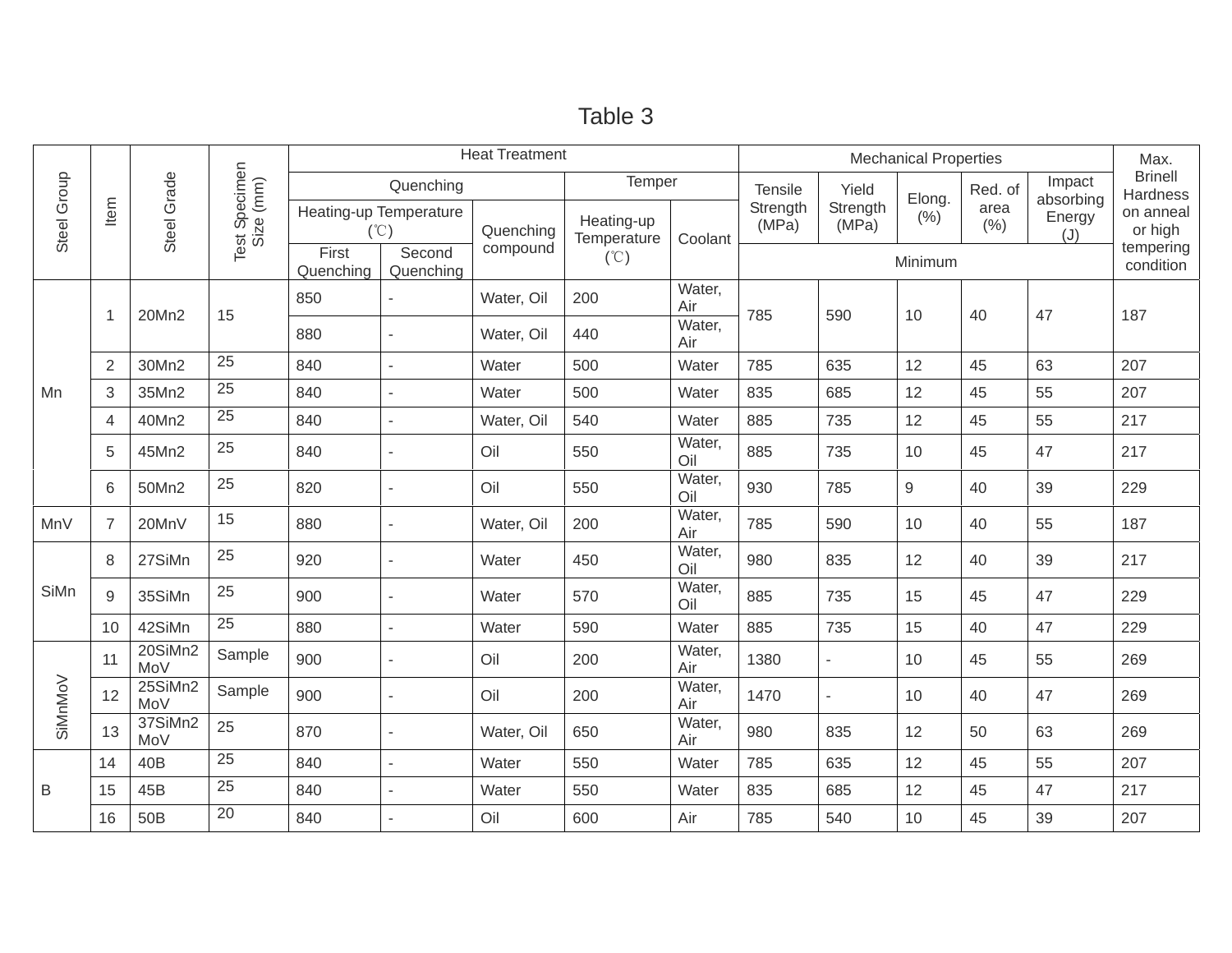|             |      |             |                     | <b>Heat Treatment</b>          |                          |            |                           |               |                   | <b>Mechanical Properties</b> |            |              |                     |                            |  |
|-------------|------|-------------|---------------------|--------------------------------|--------------------------|------------|---------------------------|---------------|-------------------|------------------------------|------------|--------------|---------------------|----------------------------|--|
|             |      |             | (mm)                |                                | Quenching                |            | Temper                    |               | Tensile           | Yield                        | Elong.     | Red. of      | Impact<br>absorbing | <b>Brinell</b><br>Hardness |  |
| Steel Group | Item | Steel Grade | Specimen<br>Test Sp | Heating-up Temperature<br>(°C) |                          | Quenching  | Heating-up<br>Temperature | Coolant       | Strength<br>(MPa) | Strength<br>(MPa)            | (% )       | area<br>(% ) | Energy<br>(J)       | on anneal<br>or high       |  |
|             |      |             |                     | First<br>Quenching             | Second<br>Quenching      | compound   | (°C)                      |               |                   |                              | Minimum    |              |                     | tempering<br>condition     |  |
| <b>MnB</b>  | 17   | 40MnB       | 25                  | 850                            | $\overline{a}$           | Oil        | 500                       | Water,<br>Oil | 980               | 785                          | 10         | 45           | 47                  | 207                        |  |
|             | 18   | 45MnB       | 25                  | 840                            | $\overline{\phantom{a}}$ | Oil        | 500                       | Water,<br>Oil | 1030              | 835                          | $\hbox{9}$ | 40           | 39                  | 217                        |  |
| MnMoB       | 19   | 20MnMoB     | 15                  | 880                            | $\overline{a}$           | Oil        | 200                       | Oil, Air      | 1080              | 885                          | 10         | 50           | 55                  | 207                        |  |
|             | 20   | 15MnVB      | 15                  | 860                            | $\overline{a}$           | Oil        | 200                       | Water,<br>Air | 885               | 635                          | 10         | 45           | 55                  | 207                        |  |
| <b>MnVB</b> | 21   | 20MnVB      | 15                  | 860                            | L.                       | Oil        | 200                       | Water,<br>Air | 1080              | 885                          | 10         | 45           | 55                  | 207                        |  |
|             | 22   | 40MnVB      | 25                  | 850                            | $\overline{a}$           | Oil        | 520                       | Water,<br>Oil | 980               | 785                          | 10         | 45           | 47                  | 207                        |  |
|             | 23   | 20MnTiB     | 15                  | 860                            | $\mathbf{r}$             | Oil        | 200                       | Water,<br>Air | 1130              | 930                          | 10         | 45           | 55                  | 187                        |  |
| MnTiB       | 24   | 25MnTiBRE   | Sample              | 860                            | $\overline{\phantom{a}}$ | Oil        | 200                       | Water,<br>Air | 1380              | $\tilde{\phantom{a}}$        | 10         | 40           | 47                  | 229                        |  |
|             | 25   | 15Cr        | 15                  | 880                            | 780~820                  | Water, Oil | 200                       | Water,<br>Air | 735               | 490                          | 11         | 45           | 55                  | 179                        |  |
|             | 26   | 15CrA       | 15                  | 880                            | 770~820                  | Water, Oil | 180                       | Oil, Air      | 685               | 490                          | 12         | 45           | 55                  | 179                        |  |
|             | 27   | 20Cr        | 15                  | 880                            | 780~820                  | Water, Oil | 200                       | Water,<br>Air | 835               | 540                          | 10         | 40           | 47                  | 179                        |  |
| Cr          | 28   | 30Cr        | 25                  | 860                            | $\overline{a}$           | Oil        | 500                       | Water,<br>Oil | 885               | 685                          | 11         | 45           | 47                  | 187                        |  |
|             | 29   | 35Cr        | 25                  | 860                            | $\overline{\phantom{a}}$ | Oil        | 500                       | Water,<br>Oil | 930               | 735                          | 11         | 45           | 47                  | 207                        |  |
|             | 30   | 40Cr        | 25                  | 850                            | $\overline{a}$           | Oil        | 520                       | Water,<br>Oil | 980               | 785                          | 9          | 45           | 47                  | 207                        |  |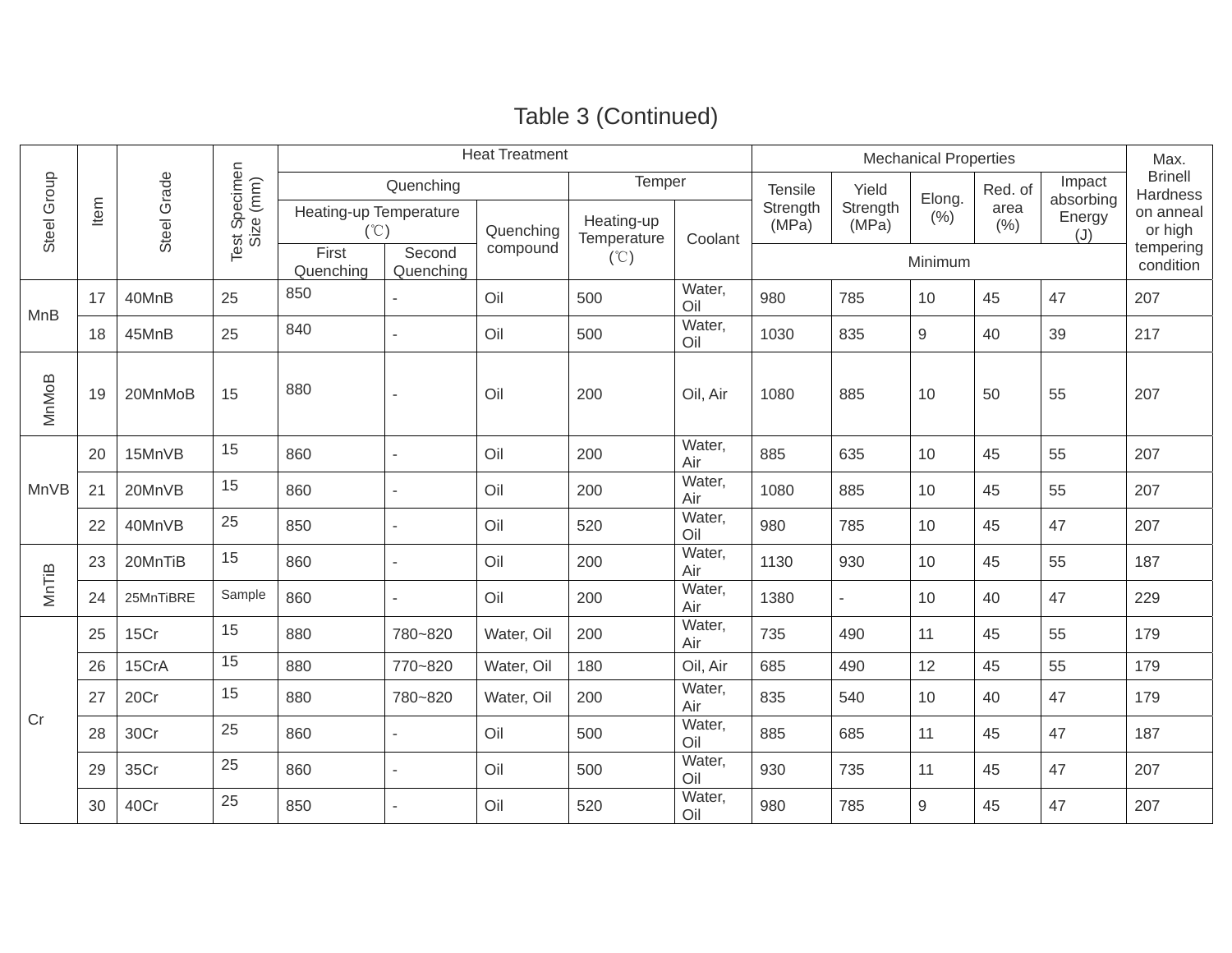|             |      |             |                            |                                                  |                     | <b>Heat Treatment</b> |                           |               |                   |                   | <b>Mechanical Properties</b> |              |                     | Max.                       |
|-------------|------|-------------|----------------------------|--------------------------------------------------|---------------------|-----------------------|---------------------------|---------------|-------------------|-------------------|------------------------------|--------------|---------------------|----------------------------|
|             |      |             |                            |                                                  | Quenching           |                       | Temper                    |               | <b>Tensile</b>    | Yield             | Elong.                       | Red. of      | Impact<br>absorbing | <b>Brinell</b><br>Hardness |
| Steel Group | Item | Steel Grade | Test Specimen<br>Size (mm) | Heating-up Temperature<br>$(^{\circ}\mathrm{C})$ |                     | Quenching             | Heating-up<br>Temperature | Coolant       | Strength<br>(MPa) | Strength<br>(MPa) | (% )                         | area<br>(% ) | Energy<br>(J)       | on anneal<br>or high       |
|             |      |             |                            | First<br>Quenching                               | Second<br>Quenching | compound              | (C)                       |               |                   |                   | Minimum                      |              |                     | tempering<br>condition     |
| Cr          | 31   | 45Cr        | 25                         | 840                                              |                     | Oil                   | 520                       | Water,<br>Oil | 1030              | 835               | 9                            | 40           | 39                  | 217                        |
|             | 32   | 50Cr        | 25                         | 830                                              | $\overline{a}$      | Oil                   | 520                       | Water,<br>Oil | 1080              | 930               | 9                            | 40           | 39                  | 229                        |
| CrSi        | 33   | 38CrSi      | 25                         | 900                                              |                     | Oil                   | 600                       | Water,<br>Oil | 980               | 835               | 12                           | 50           | 55                  | 255                        |
|             | 34   | 12CrMo      | 30                         | 900                                              | L.                  | Air                   | 650                       | Air           | 410               | 265               | 24                           | 60           | 110                 | 179                        |
|             | 35   | 15CrMo      | 30                         | 900                                              | $\overline{a}$      | Air                   | 650                       | Air           | 440               | 295               | 22                           | 60           | 94                  | 179                        |
|             | 36   | 20CrMo      | 15                         | 880                                              | $\overline{a}$      | Water, Oil            | 500                       | Water,<br>Oil | 885               | 685               | 12                           | 50           | 78                  | 197                        |
| CrMo        | 37   | 30CrMo      | 25                         | 880                                              | $\blacksquare$      | Water, Oil            | 540                       | Water,<br>Oil | 930               | 785               | 12                           | 50           | 63                  | 229                        |
|             | 38   | 30CrMoA     | 15                         | 880                                              | $\blacksquare$      | Oil                   | 540                       | Water,<br>Oil | 930               | 735               | 12                           | 50           | 71                  | 229                        |
|             | 39   | 35CrMo      | 25                         | 850                                              | $\overline{a}$      | Oil                   | 550                       | Water,<br>Oil | 980               | 835               | 12                           | 45           | 63                  | 229                        |
|             | 40   | 42CrMo      | 25                         | 850                                              | $\overline{a}$      | Oil                   | 560                       | Water,<br>Oil | 1080              | 930               | 12                           | 45           | 63                  | 217                        |
|             | 41   | 12CrMoV     | 30                         | 970                                              | L.                  | Air                   | 750                       | Air           | 440               | 225               | 22                           | 50           | 78                  | 241                        |
|             | 42   | 35CrMoV     | 25                         | 900                                              | $\blacksquare$      | Oil                   | 630                       | Water,<br>Oil | 1080              | 930               | 10                           | 50           | 71                  | 241                        |
| CrMoV       | 43   | 12Cr1MoV    | 30                         | 970                                              | $\overline{a}$      | Air                   | 750                       | Air           | 490               | 245               | 22                           | 50           | 71                  | 179                        |
|             | 44   | 25Cr2MoVA   | 25                         | 900                                              | $\overline{a}$      | Oil                   | 640                       | Air           | 930               | 785               | 14                           | 55           | 63                  | 241                        |
|             | 45   | 25Cr2Mo1VA  | 25                         | 1040                                             | $\overline{a}$      | Air                   | 700                       | Air           | 735               | 590               | 16                           | 50           | 47                  | 241                        |
| CrMo<br>Al  | 46   | 38CrMoAl    | 30                         | 940                                              | $\overline{a}$      | Water, Oil            | 640                       | Water,<br>Oil | 980               | 835               | 14                           | 50           | 71                  | 229                        |
| CrV         | 47   | 40CrV       | 25                         | 880                                              |                     | Oil                   | 650                       | Water,<br>Oil | 885               | 735               | 10                           | 50           | 71                  | 241                        |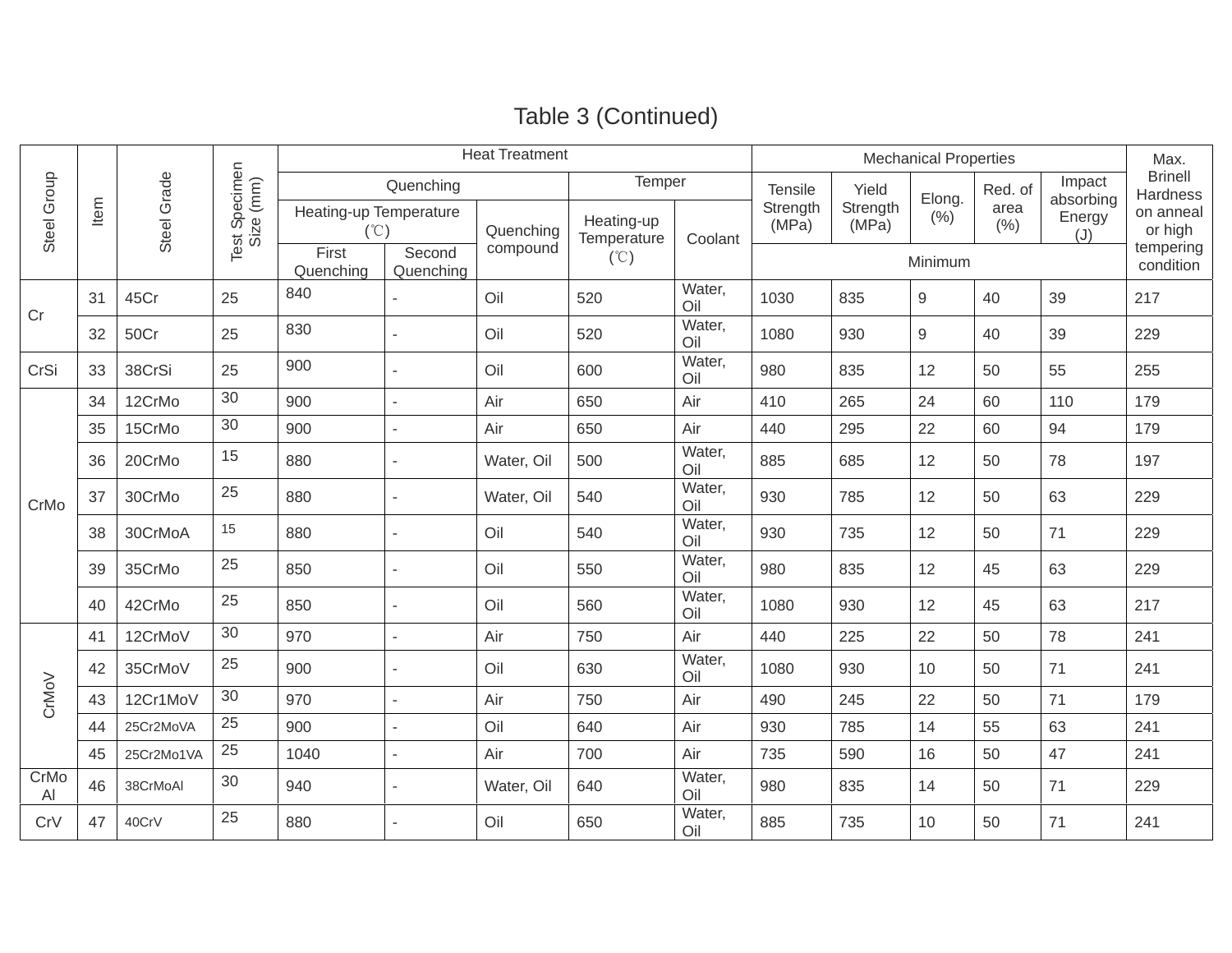|             |      |             |                     |                                |                                                     | <b>Heat Treatment</b>     |         |                     |                            |                | <b>Mechanical Properties</b> |               |                      | Max.                   |
|-------------|------|-------------|---------------------|--------------------------------|-----------------------------------------------------|---------------------------|---------|---------------------|----------------------------|----------------|------------------------------|---------------|----------------------|------------------------|
| Steel Group |      |             | (mm)                |                                | Temper<br>Quenching<br>Tensile<br>Yield             | Elong.                    | Red. of | Impact<br>absorbing | <b>Brinell</b><br>Hardness |                |                              |               |                      |                        |
|             | Item | Steel Grade | Specimen<br>Test Sp | Heating-up Temperature<br>(°C) | Quenching                                           | Heating-up<br>Temperature | Coolant | Strength<br>(MPa)   | Strength<br>(MPa)          | (% )           | area<br>(% )                 | Energy<br>(J) | on anneal<br>or high |                        |
|             |      |             |                     | First<br>Quenching             | Second<br>Quenching                                 | compound                  | (°C)    |                     | Minimum                    |                |                              |               |                      | tempering<br>condition |
| CrV         | 48   | 50CrVA      | 25                  | 860                            |                                                     | Oil                       | 500     | Water,<br>Oil       | 1280                       | 1130           | 10                           | 40            | $\sim$               | 255                    |
|             | 49   | 15CrMn      | 15                  | 880                            |                                                     | Oil                       | 200     | Water,<br>Air       | 785                        | 590            | 12                           | 50            | 47                   | 179                    |
| CrMn        | 50   | 20CrMn      | 15                  | 850                            |                                                     | Oil                       | 200     | Water,<br>Air       | 930                        | 735            | 10                           | 45            | 47                   | 187                    |
|             | 51   | 40CrMn      | 25                  | 840                            | L.                                                  | Oil                       | 550     | Water,<br>Oil       | 980                        | 835            | $9\,$                        | 45            | 47                   | 229                    |
| CrMn<br>Si  | 52   | 20CrMnSi    | 25                  | 880                            | $\overline{\phantom{a}}$                            | Oil                       | 480     | Water,<br>Oil       | 785                        | 635            | 12                           | 45            | 55                   | 207                    |
|             | 53   | 25CrMnSi    | 25                  | 880                            | $\overline{a}$                                      | Oil                       | 480     | Water,<br>Oil       | 1080                       | 885            | 10                           | 40            | 39                   | 217                    |
|             | 54   | 30CrMnSi    | 25                  | 880                            | L.                                                  | Oil                       | 520     | Water,<br>Oil       | 1080                       | 885            | 10                           | 45            | 39                   | 229                    |
| CrMnSi      | 55   | 30CrMnSiA   | 25                  | 880                            | $\overline{\phantom{a}}$                            | Oil                       | 540     | Water,<br>Oil       | 1080                       | 835            | 10                           | 45            | 39                   | 229                    |
|             | 56   | 35CrMnSiA   | Sample              |                                | Heating up to 880°C, isothermal quench at 280~310°C |                           |         |                     |                            |                |                              |               |                      |                        |
|             |      |             | Sample              | 950                            | 890                                                 | Oil                       | 230     | Air, Oil            |                            |                |                              |               |                      |                        |
| CrMn        | 57   | 20CrMnMo    | 15                  | 850                            | $\overline{\phantom{a}}$                            | Oil                       | 200     | Water,<br>Air       | 1180                       | 885            | 10                           | 45            | 55                   | 217                    |
| Mo          | 58   | 40CrMnMo    | 25                  | 850                            | $\overline{a}$                                      | Oil                       | 600     | Water,<br>Oil       | 980                        | 785            | 10                           | 45            | 63                   | 217                    |
| CrMn        | 59   | 20CrMnTi    | 15                  | 880                            | 870                                                 | Oil                       | 200     | Water,<br>Air       | 1080                       | 850            | 10                           | 45            | 55                   | 217                    |
| Τi          | 60   | 30CrMnTi    | Sample              | 880                            | 850                                                 | Oil                       | 200     | Water,<br>Air       | 1470                       | $\overline{a}$ | 9                            | 40            | 47                   | 229                    |
| CrNi        | 61   | 20CrNi      | 25                  | 850                            |                                                     | Water, Oil                | 460     | Water,<br>Oil       | 785                        | 590            | 10                           | 50            | 63                   | 197                    |
|             | 62   | 40CrNi      | 25                  | 820                            |                                                     | Oil                       | 500     | Water,<br>Oil       | 980                        | 785            | 10                           | 45            | 55                   | 241                    |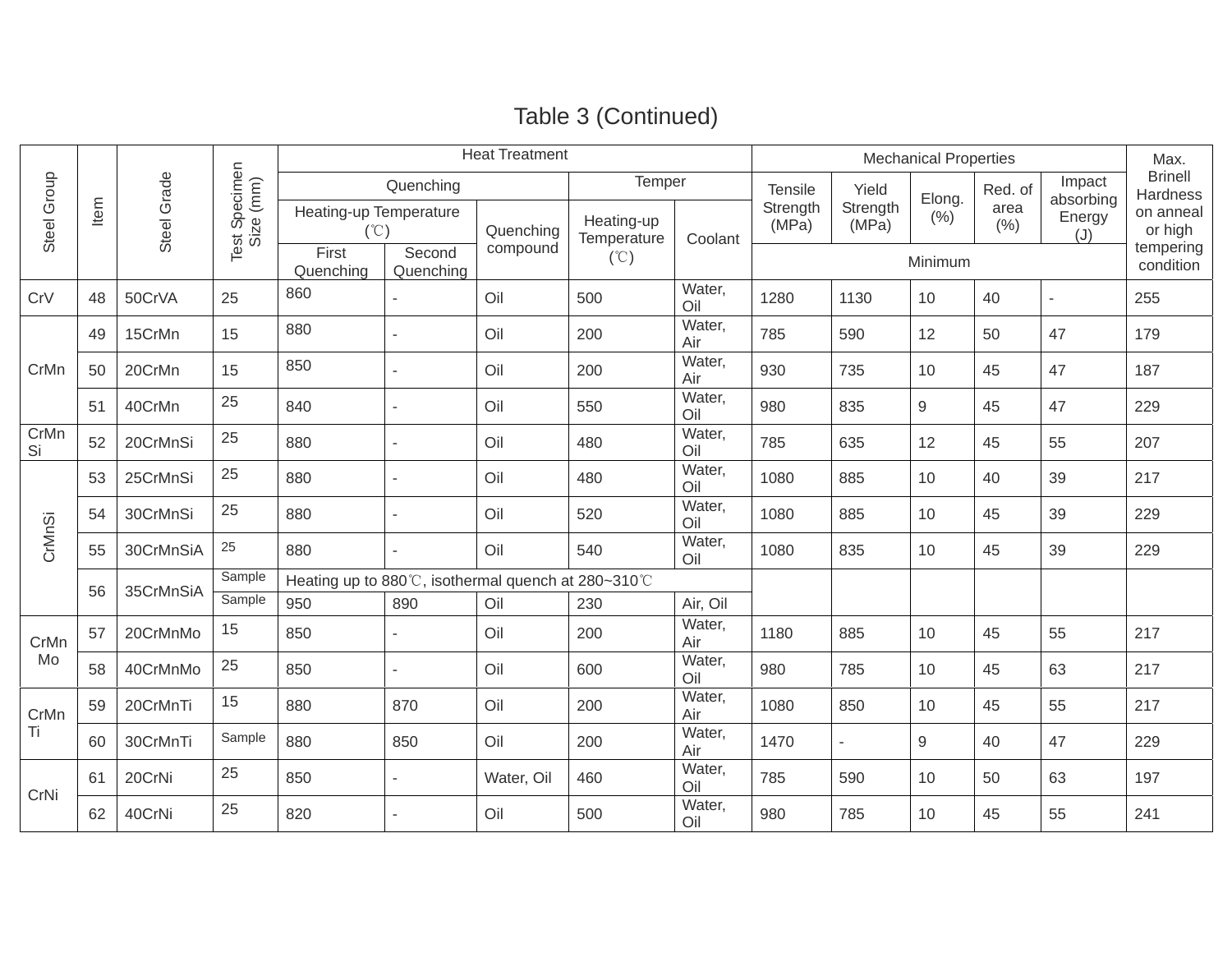| Steel Group  |      |                 |                          |                                |                     | <b>Heat Treatment</b> |                           |               |                                   |                   | <b>Mechanical Properties</b> |                     |                                   | Max.                   |
|--------------|------|-----------------|--------------------------|--------------------------------|---------------------|-----------------------|---------------------------|---------------|-----------------------------------|-------------------|------------------------------|---------------------|-----------------------------------|------------------------|
|              |      |                 | (mm)                     |                                | Quenching           |                       | Temper                    |               | <b>Tensile</b><br>Yield<br>Elong. |                   | Red. of                      | Impact<br>absorbing | <b>Brinell</b><br><b>Hardness</b> |                        |
|              | Item | Steel Grade     | Specimen<br>Size<br>Test | Heating-up Temperature<br>(°C) |                     | Quenching             | Heating-up<br>Temperature | Coolant       | Strength<br>(MPa)                 | Strength<br>(MPa) | (% )                         | area<br>(% )        | Energy<br>(J)                     | on anneal<br>or high   |
|              |      |                 |                          | First<br>Quenching             | Second<br>Quenching | compound              | $(^{\circ}\mathrm{C})$    |               |                                   |                   | Minimum                      |                     |                                   | tempering<br>condition |
|              | 63   | 45CrNi          | 25                       | 820                            |                     | Oil                   | 530                       | Water,<br>Oil | 980                               | 785               | 10                           | 45                  | 55                                | 255                    |
|              | 64   | 50CrNi          | 25                       | 820                            |                     | Oil                   | 500                       | Water,<br>Oil | 1080                              | 835               | 8                            | 40                  | 39                                | 255                    |
|              | 65   | 12CrNi2         | 15                       | 860                            | 780                 | Water, Oil            | 200                       | Water,<br>Air | 785                               | 590               | 12                           | 50                  | 63                                | 207                    |
| CrNi         | 66   | 12CrNi3         | 15                       | 860                            | 780                 | Oil                   | 200                       | Water,<br>Air | 930                               | 685               | 11                           | 50                  | 71                                | 217                    |
|              | 67   | 20CrNi3         | 25                       | 830                            | $\overline{a}$      | Water, Oil            | 480                       | Water,<br>Oil | 930                               | 735               | 11                           | 55                  | 78                                | 241                    |
|              | 68   | 30CrNi3         | 25                       | 820                            | $\blacksquare$      | Oil                   | 500                       | Water,<br>Oil | 980                               | 785               | 9                            | 45                  | 63                                | 241                    |
|              | 69   | 37CrNi3         | 25                       | 820                            | $\overline{a}$      | Oil                   | 500                       | Water,<br>Oil | 1130                              | 980               | 10                           | 50                  | 47                                | 269                    |
|              | 70   | 12Cr2Ni4        | 15                       | 860                            | 780                 | Oil                   | 200                       | Water,<br>Air | 1080                              | 835               | 10                           | 50                  | 71                                | 269                    |
|              | 71   | 20Cr2Ni4        | 15                       | 880                            | 780                 | Oil                   | 200                       | Water,<br>Air | 1180                              | 1080              | 10                           | 45                  | 63                                | 269                    |
| CrNi         | 72   | 20CrNiMo        | 15                       | 850                            |                     | Oil                   | 200                       | Air           | 980                               | 785               | $9\,$                        | 40                  | 47                                | 197                    |
| Mo           | 73   | 40CrNiMoA       | 25                       | 850                            |                     | Oil                   | 600                       | Water,<br>Oil | 980                               | 835               | 12                           | 55                  | 78                                | 269                    |
| CrMn<br>NiMo | 74   | 18CrMnNi<br>MoA | 15                       | 830                            |                     | Oil                   | 200                       | Air           | 1180                              | 885               | 10                           | 45                  | 71                                | 269                    |
| CrNi<br>MoV  | 75   | 45CrNiMoVA      | Sample                   | 860                            |                     | Oil                   | 460                       | Oil           | 1470                              | 1330              | $\overline{7}$               | 35                  | 31                                | 269                    |
| Cr2Ni<br>4W  | 76   | 18Cr2Ni4WA      | 15                       | 950                            | 850                 | Air                   | 200                       | Water,<br>Air | 1180                              | 835               | 10                           | 45                  | 78                                | 269                    |
|              | 77   | 25Cr2Ni4WA      | 25                       | 850                            |                     | Oil                   | 550                       | Water,<br>Oil | 1080                              | 930               | 11                           | 45                  | 71                                | 269                    |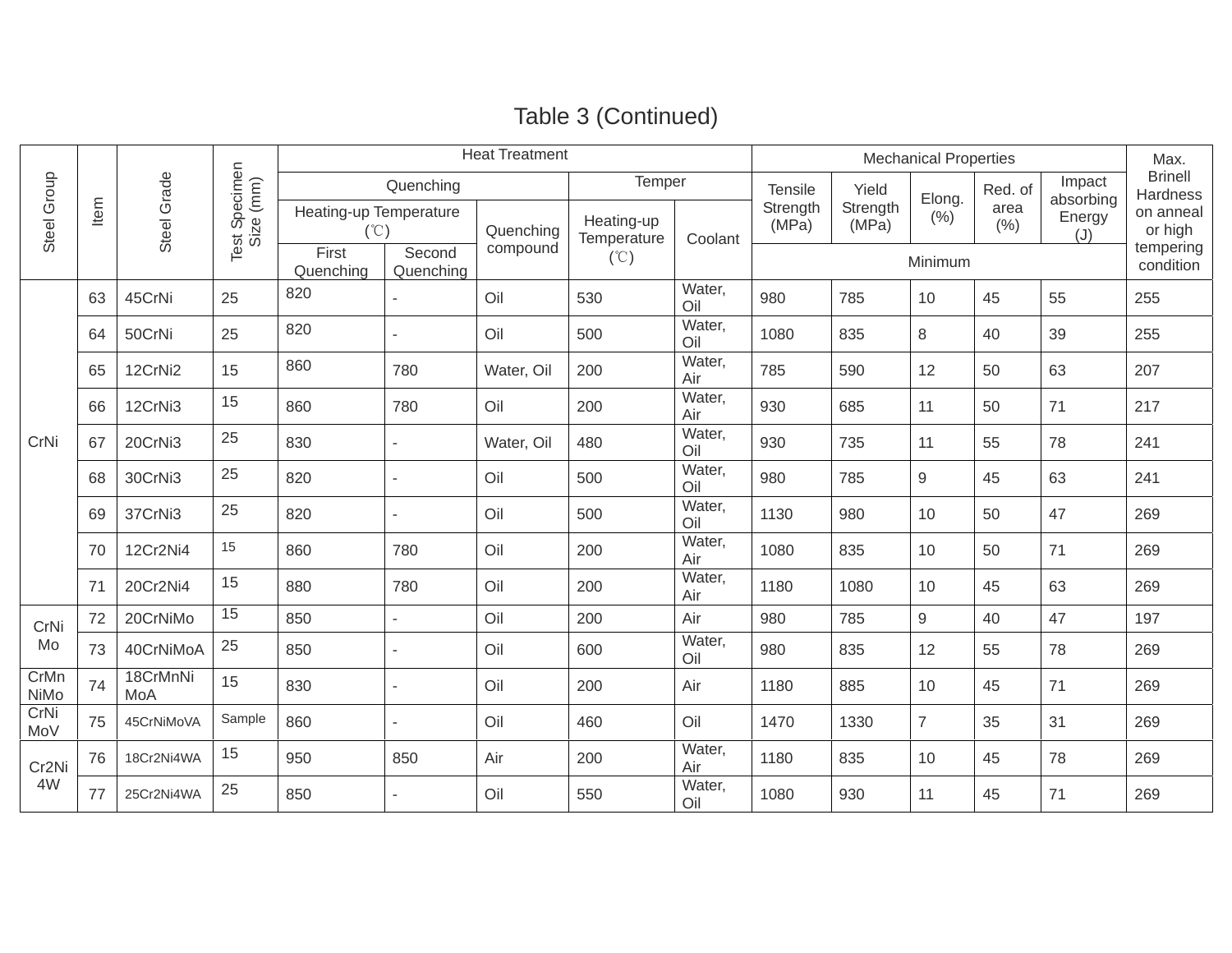## Table 3 (Finished)

|                                         |   | ⊂                        |                        |                     | <b>Heat Treatment</b> |                           |         | <b>Mechanical Properties</b> |                   |         |              | Max.                |                                   |
|-----------------------------------------|---|--------------------------|------------------------|---------------------|-----------------------|---------------------------|---------|------------------------------|-------------------|---------|--------------|---------------------|-----------------------------------|
| ≏                                       |   |                          | Quenching              |                     |                       | Temper                    |         | <b>Tensile</b>               | Yield             | Elong.  | Red. of      | Impact              | <b>Brinell</b><br><b>Hardness</b> |
| ৩<br>Φ<br>∸<br>$\overline{\Phi}$<br>Ste |   | Φ<br>ミ<br>တိ<br>Φ<br>ನ ಸ | Heating-up Temperature |                     | Quenching             | Heating-up<br>Temperature | Coolant | Strength<br>(MPa)            | Strength<br>(MPa) | (% )    | area<br>(% ) | absorbing<br>Energy | on anneal<br>or high              |
|                                         | Ó |                          | First<br>Quenching     | Second<br>Quenching | compound              | $\sim$<br>$^{\circ}$ C .  |         |                              |                   | Minimum |              |                     | tempering<br>condition            |

Notes:

1. The allowable adjusting range of heat treatment temperature specified in table: quenching ±15℃, low tempering ±20℃, and high tempering ±50℃.

2. Boron Steel can be normalizing before quenching, and the normalizing temperature should be lower than quenching. For Chromium-manganese-titanium steel, normalizing can be used to replace first quenching.

3. In tensile test, if unable to determine the yield strength, the alternative is to determine residual tensile stress  $\delta_{r0.2}$ .

## Table 4

| <b>Steel Categories</b> | Pattern Segregation       | Center Porosity | <b>Surface Porosity</b> | Surface spot segregation | Edge spot segregation |  |  |  |  |  |
|-------------------------|---------------------------|-----------------|-------------------------|--------------------------|-----------------------|--|--|--|--|--|
|                         | Maximum grade permissible |                 |                         |                          |                       |  |  |  |  |  |
| <b>Fine Steel</b>       |                           |                 |                         |                          |                       |  |  |  |  |  |
| High-grade Fine Steel   |                           |                 |                         | Impermissible            |                       |  |  |  |  |  |
| <b>Extra Fine Steel</b> |                           |                 |                         |                          |                       |  |  |  |  |  |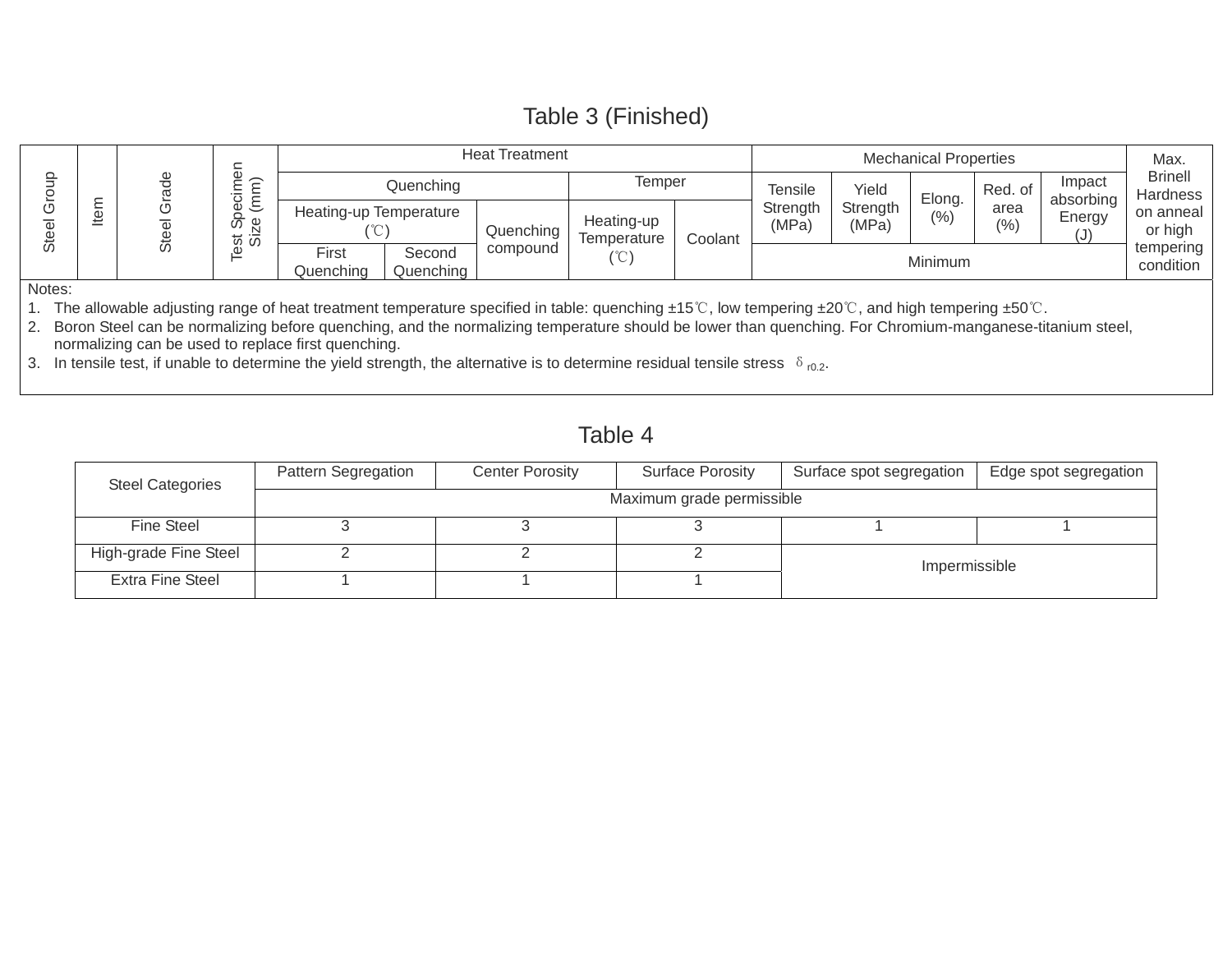6.6 Surface Texture

6.6.1 The surfaces of pressure process used steel should be free of crackle, spilly place, folding and inclusion. These defects must be cleaned away if they exist, and the remove depth, calculated by the actual size of steels, should be complying with Table 5. The minimum width of removed material should be five times of depth, and the maximum depth removed on a same section should not be more than one. Calculated by the actual size, the maximum individual fine nick, impression and pitting should be half the tolerance of basic size, and the maximum depth of small crackle permissible is 0.2.

## Table 5

|                       |                              | mm                           |  |  |  |  |
|-----------------------|------------------------------|------------------------------|--|--|--|--|
| Steel Size            | Remove Depth permissible     |                              |  |  |  |  |
| Diameter or Thickness | Fine Steel &                 | Extra Fine Steel             |  |  |  |  |
|                       | High-grade Fine Steel        |                              |  |  |  |  |
| <80                   | Half tolerance of steel size |                              |  |  |  |  |
| $>= 80 - 140$         | Tolerance of steel size      | Half tolerance of steel size |  |  |  |  |
| $>=140-200$           | 5% of steel size             | 3% of steel size             |  |  |  |  |
| >200                  | 6% of steel size             |                              |  |  |  |  |

6.6.2 Calculated by normal size, the surface local defects of cutting used steels, which not more than specifications of Table 6 are permissible.

## Table 6

mm

| Steel Size            |                                      | Remove Depth permissible             |  |  |
|-----------------------|--------------------------------------|--------------------------------------|--|--|
| Diameter or Thickness | Fine Steel &                         | Extra Fine Steel                     |  |  |
|                       | High-grade Fine Steel                |                                      |  |  |
| $<$ 100               | The negative deviation of steel size |                                      |  |  |
| $>=100$               | Tolerance of steel size              | The negative deviation of steel size |  |  |

#### 6.7 Hot heading

According to buyer's requirements (written in the contract), the hot heading used steel should be applied forging test. The height of specimen after test should be one-third of original. The specimen after test should be free of breach and slit. For the steel is larger than 80mm in size, the forging test can be ruled out if the supplier can guarantee it's qualified.

#### 6.8 Decarburization

According to buyer's requirements (written in the contract), the determination of decarburization should be applied to steels of which the carbon content is more than 0.3%. The maximum total depth of decarburization (the ferrite banding added transition layer) of each edge, inspecting by microstructure method, should be 1.5% of the diameter or thickness of steels.

6.9 Non-metallic impurities

The non-metallic impurities can be inspected according to buyer's requirements, and the qualified-level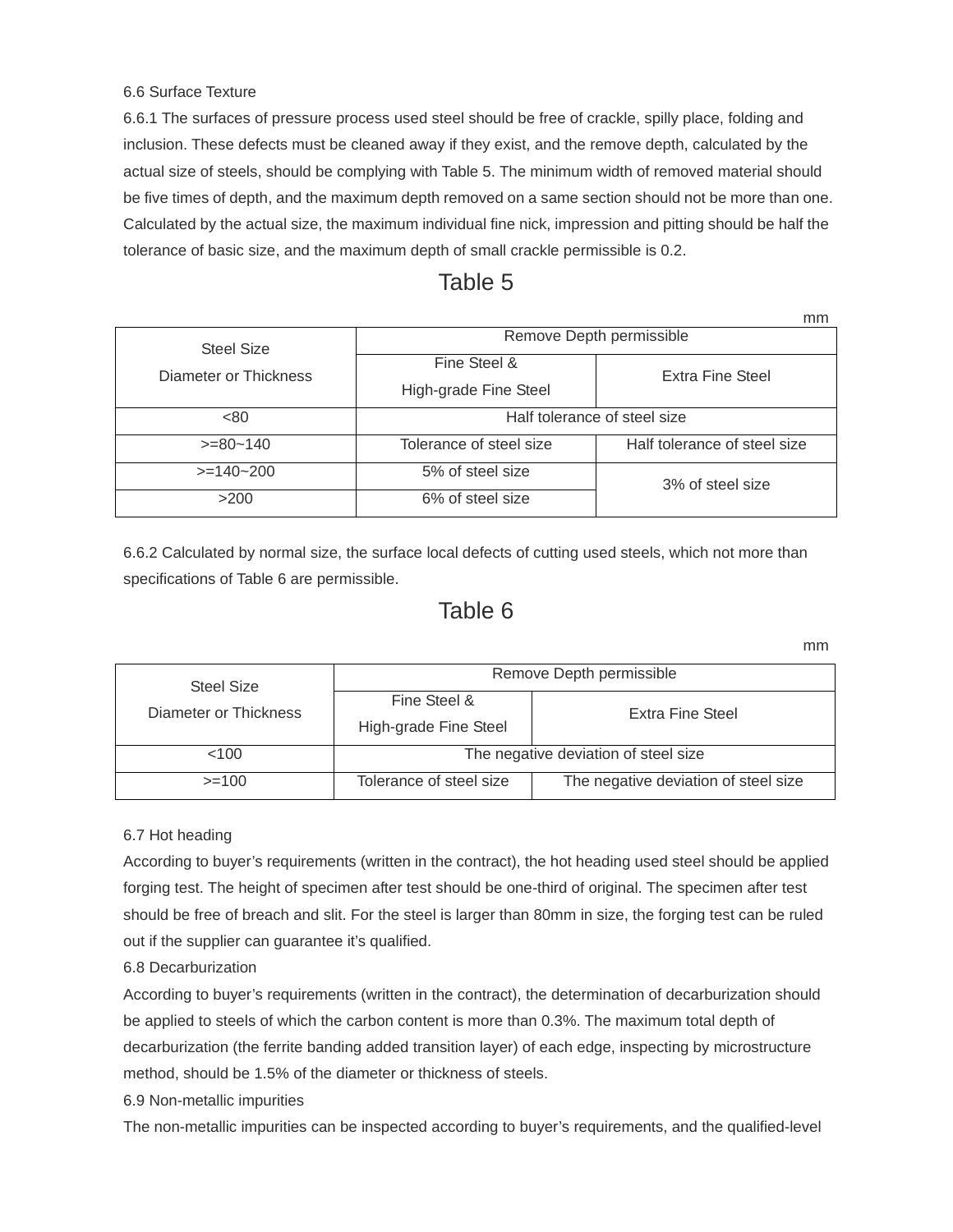should be specified in the agreement reached by the supplier and buyer.

6.10 Special requirements

As the buyer required and the supplier agreed, written in the contract, the steels with following special requirements can be provided:

- a) The chemical composition range of steel grade specified in Table 1 can be narrow or broaden;
- b) The sulfur content should be controlled between 0.015%~0.040%;
- c) Hardenability requirement can be set up; Jominy hardenability should be tested per GB/T 225; according to agreement, the hardenability can be forecasted by computer and the detail method used to replace Jominy end quench test should be bargained between supplier and buyer;
- d) The grain refining steel of which grain size is not small than 5 grade can be offered;
- e) Tower sample test can be required;
- f) Microstructure test can be required;
- g) V-notch Charpy impact test can be required;
- h) Others.
- 7. Test method

Test method for each batch of steel per Table 7.

| lable |  |
|-------|--|
|-------|--|

| Item                     | Inspection Item          | Sampling<br>quantity | Sampling position              | Determination method |
|--------------------------|--------------------------|----------------------|--------------------------------|----------------------|
| 1                        | Chemical composition     | 1                    | <b>GB/T 222</b>                | GB/T 223,            |
|                          |                          |                      |                                | GB/T 4336            |
| $\overline{2}$           | Tensile test             | $\overline{2}$       | Different bar steel, GB/T 2975 | GB/T 228,            |
|                          |                          |                      |                                | GB/T 6397            |
| 3                        | Impact test              | $\overline{2}$       | Different Bar Steel            | <b>GB/T229</b>       |
| $\overline{\mathcal{A}}$ | <b>Hardness</b>          | 3                    | <b>Different Bar Steel</b>     | GB/T 231             |
| 5                        | Macrostructure           | $\overline{2}$       | Different Steel Billet or bar  | GB/T 226,            |
|                          |                          |                      | steel                          | GB/T 1979            |
| 6                        | Hot upsetting forging    | $\overline{2}$       | <b>Different Bar Steel</b>     | GB/T 233             |
|                          |                          |                      |                                | GB/T 2249            |
| $\overline{7}$           | Decarburization          | 3                    | <b>Different Bar Steel</b>     | (Metallographical    |
|                          |                          |                      |                                | method)              |
| 8                        | Non-metallic impurities  | $\overline{2}$       | <b>Different Bar Steel</b>     | GB/T 10561           |
| $\overline{9}$           | End quench hardenability | 1                    | Any one                        | <b>GB/T 225</b>      |
| 10                       | Grain size               | 1                    | Any one                        | <b>YB/T 5148</b>     |
| 11                       | Microstructure           | $\overline{2}$       | Different bar steel            | GB/T 13299           |
| 12                       | Tower sample test        | $\overline{2}$       | Different bar steel            | GB/T 15711           |
| 13                       | Ultrasonic inspection    | Each one             | A whole bar steel              | GB/T 7736            |
| 14                       | Surface                  | Each one             | A whole bar steel              | Vision               |
| 15                       | Size                     | Each one             | A whole bar steel              | Calipers, micrometer |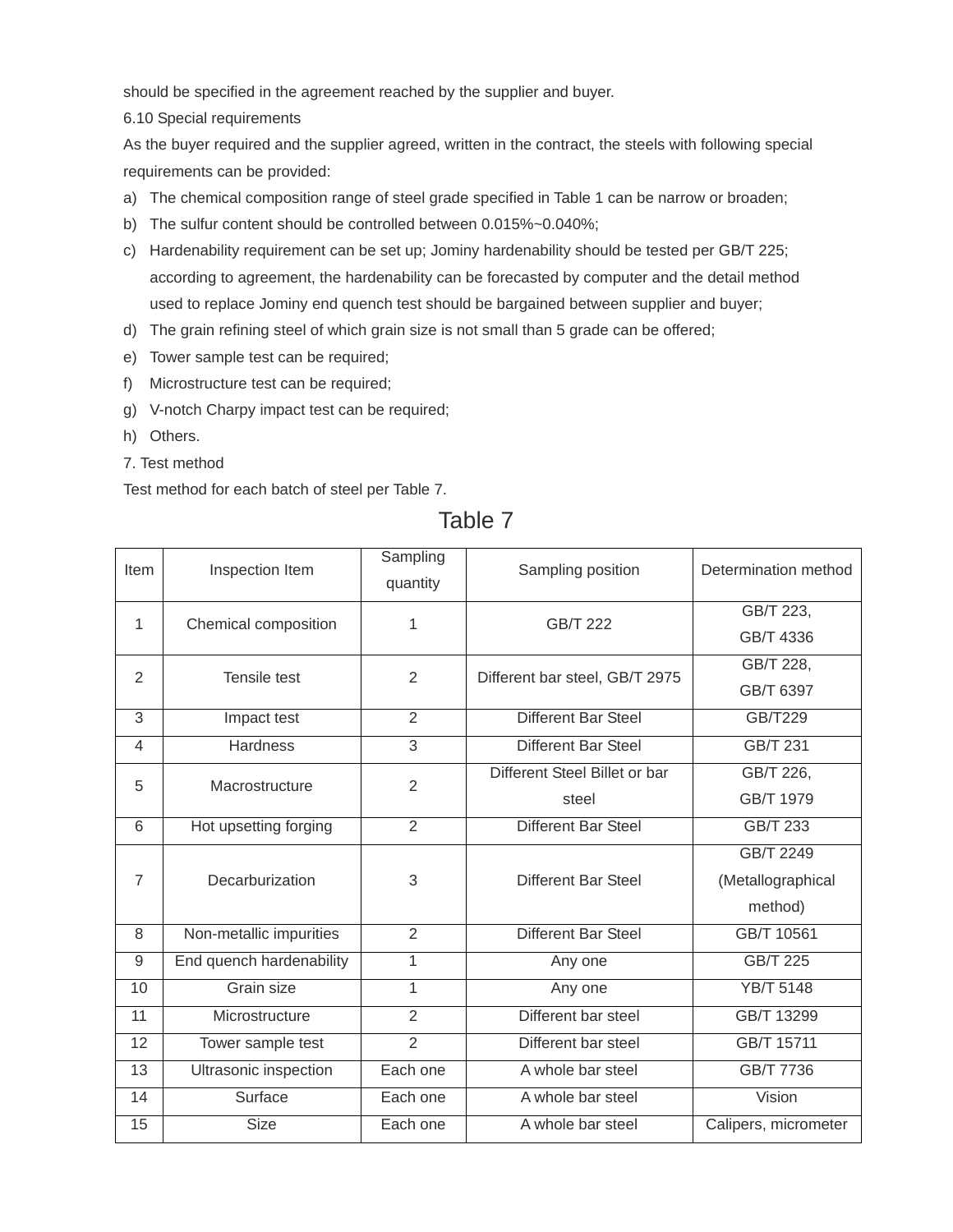8. Inspection regulation

8.1 Inspection and acceptance

8.1.1 The quality and technical supervision department of supplier is responsible for the delivery inspection and acceptance of steels.

8.1.2 The supplier must guarantee the delivery steels are complying with the specification of this standard or contract. If it's necessary, the buyer has the right to inspect any item specified in the standard or contract and decide to accept or not.

8.2 Batch up rules

Steels should be inspected and accepted by batch. Batch steel should have the same grade, same furnace number, same processing method, same size, same delivery condition and same heat. The steel smelted by electroslag remelting process, with the condition that the process is stable and each requirement of this standard can be met, can be batched up and deliver by mother consumable electrode furnace number.

8.3 Sampling quantity and position

The sampling quantity and position of each batch should comply with Table 7. The sampling quantity of slag steel: 2 pieces for macrostructure, 3 pieces for hardness, each one for size and surface, 1 piece for the other items. When the slag steel is batched up by mother furnace number, the sampling quantity comply with Table 7 and 1 piece of each electroslag furnace number for item chemical composition. 8.4 Reinspection and determination rules

8.4.1 The reinspection and determination of steel comply with GB/T 17505.

8.4.2 For determination of item mechanical properties, macrostructure and non-metallic impurities of steels or billet with the same furnace number, as long as the supplier can guarantee the products are qualified, the billet is allowable to replace steels and the small size to replace large one.

9. Packaging, marking and quality certification

The packaging, marking and quality certification of steels should comply with GB/T 2101.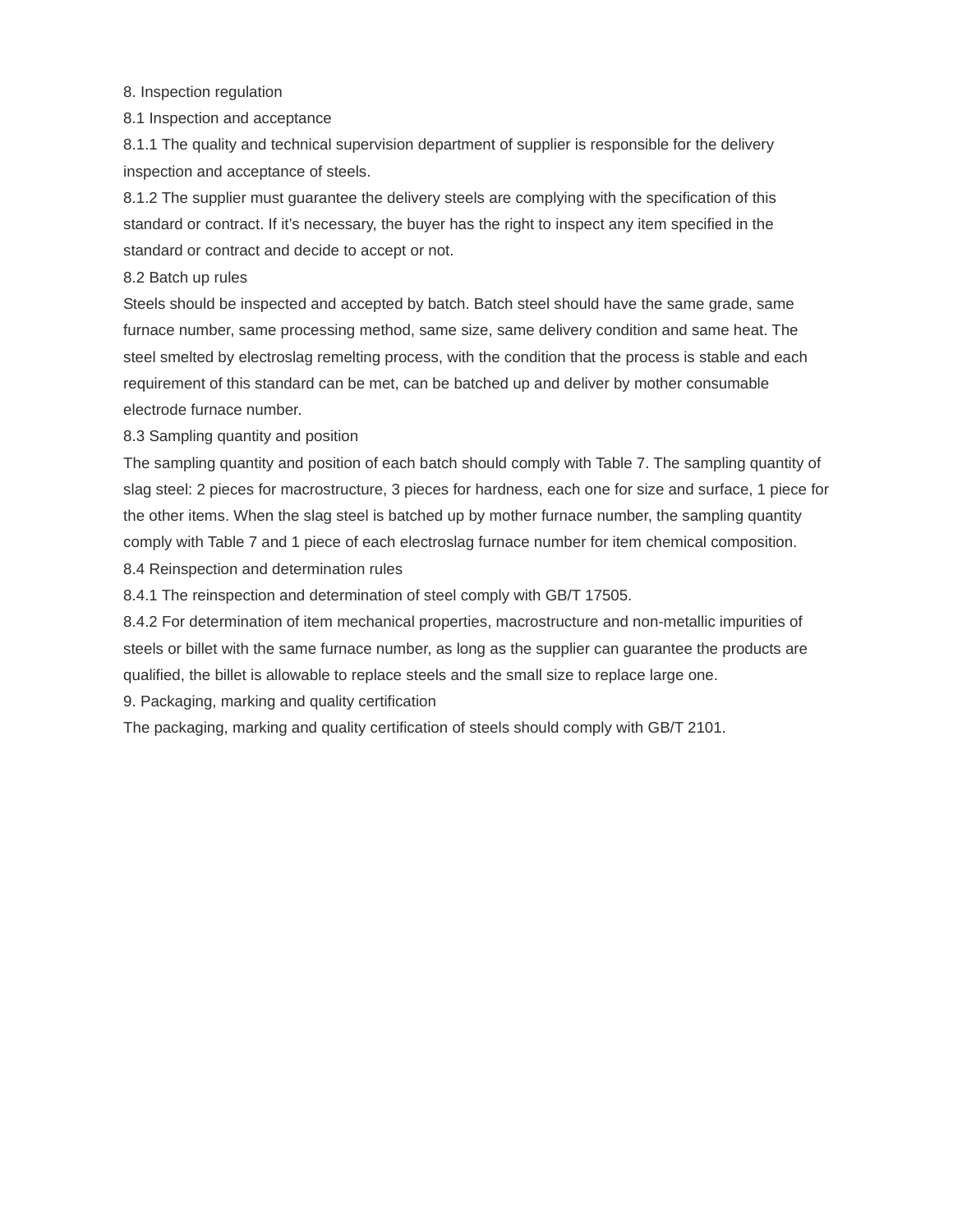#### Annex A

### (Normative Annex)

### Normative reference for chemolysis method

| GB/T 223.3-1988  |                                  | The diantipyrylmethane phosphomolybdate gravimetric method<br>for the determination of phosphorus content                        |
|------------------|----------------------------------|----------------------------------------------------------------------------------------------------------------------------------|
| GB/T 223.4-1988  |                                  | The volumetric method for determination of manganese content<br>by ammonium nitrate oxidation                                    |
| GB/T 223.5-1997  |                                  | The reduced molybdosilicate spectrophotometric method for the<br>determination of acid-soluble silicon content                   |
| GB/T 223.8-1991  |                                  | The sodium fluoride separation-EDTA titration method for the<br>determination of aluminum content                                |
| GB/T 223.9-1989  |                                  | The chrome azurol S photometric method for the determination<br>of aluminum content                                              |
| GB/T 223.11-1991 |                                  | The ammonium persulfate oxidation volumetric method for the<br>determination of chromium content                                 |
| GB/T 223.12-1991 |                                  | The sodium carbonate separation-diphenyl carbazide<br>photometric method for the determination of chromium content               |
| GB/T 223.13-1989 |                                  | The ammonium ferrous sulfate titration method for the<br>determination of vanadium content                                       |
| GB/T 223.14-1989 |                                  | The N-benzoy-N-phenylhydroxylamine extraction photometric<br>method for the determination of vanadium content                    |
| GB/T 223.16-1991 |                                  | The chromotropic acid photometric method for the<br>determination of titanium content                                            |
| GB/T 223.17-1989 |                                  | The diantipyrylmethane photometric method for the<br>determination of titanium content                                           |
| GB/T 223.18-1994 | Methods for<br>chemical analysis | The sodium thiosulfate separation iodimetric method for the<br>determination of copper content                                   |
| GB/T 223.19-1989 | of iron, steel and<br>alloy      | The neocuproine-chloroform extraction photome method for the<br>determination of copper content                                  |
| GB/T 223.23-1994 |                                  | The dimethylglyoxime spectrophotometric method for the<br>determination of nickel content                                        |
| GB/T 223.24-1994 |                                  | The extraction separation - The dimethylglyoxime<br>spectrophotometric method for the determination of nickel<br>content         |
| GB/T 223.25-1994 |                                  | The dimethylglyoxime gravimetric method for the determination<br>of nickel content                                               |
| GB/T 223.26-1989 |                                  | The thiocyanate direct photometric method for the<br>determination of molybdenum.                                                |
| GB/T 223.43-1994 |                                  | The flame atomic absorption spectrophotometric method for the<br>determination of nickel content                                 |
| GB/T 223.49-1994 |                                  | Extraction separation-chlorophosphonazo mA<br>spectrophotometric method for the determination of the total<br>rare earth content |
| GB/T 223.54-1987 |                                  | The flame atomic absorption spectrophotometric method for the<br>determination of nickel content                                 |
| GB/T 223.58-1987 |                                  | The sodium arsenite-sodium nitrite titrimetric method for the<br>determination of manganese content                              |
| GB/T 223.59-1987 |                                  | The reduced molybdoantimonyl phosphoric acid photometric<br>method for the determination of phosphorus content                   |
| GB/T 223.60-1997 |                                  | The perchloric acid dehydration gravimetric method for the<br>determination of silicon content                                   |